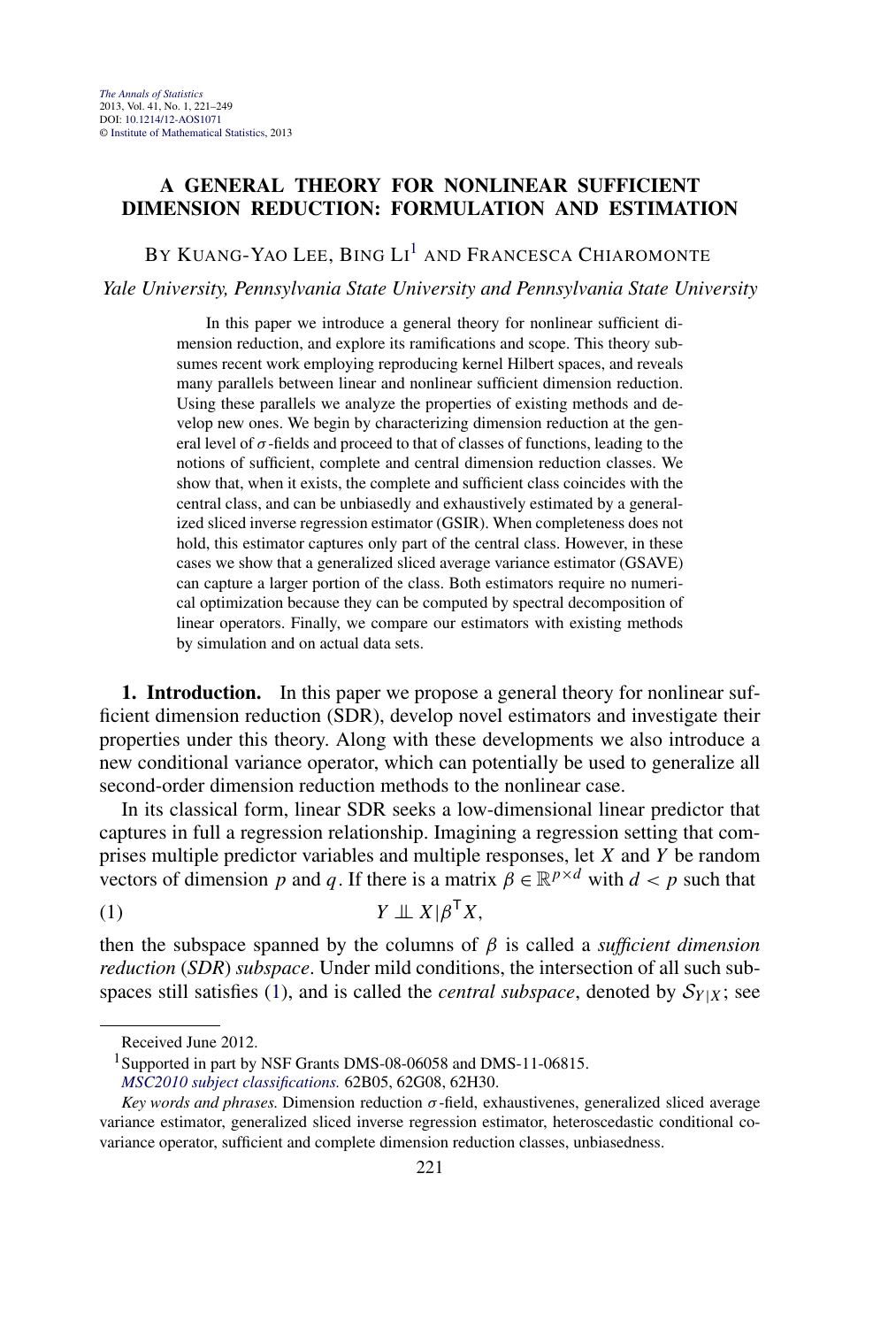<span id="page-1-0"></span>Li [\(1991,](#page-27-0) [1992\)](#page-27-0), [Li and Duan](#page-27-0) [\(1989\)](#page-27-0), [Duan and Li](#page-27-0) [\(1991\)](#page-27-0), [Cook and Weisberg](#page-27-0) [\(1991\)](#page-27-0), Cook [\(1994,](#page-26-0) [1998b\)](#page-26-0). A general condition for the existence of the central subspace is given by [Yin, Li and Cook](#page-27-0) [\(2008\)](#page-27-0).

Several recent papers have combined sufficient dimension reduction and kernels; see [Akaho](#page-26-0) [\(2001\)](#page-26-0), [Bach and Jordan](#page-26-0) [\(2002\)](#page-26-0), [Fukumizu, Bach and Gretton](#page-27-0) [\(2007\)](#page-27-0), [Wu](#page-27-0) [\(2008\)](#page-27-0), [Wu, Liang and Mukherjee](#page-27-0) [\(2008\)](#page-27-0), [Hsing and Ren](#page-27-0) [\(2009\)](#page-27-0), [Yeh,](#page-27-0) [Huang and Lee](#page-27-0) [\(2009\)](#page-27-0), [Zhu and Li](#page-28-0) [\(2011\)](#page-28-0) and [Li, Artemiou and Li](#page-27-0) [\(2011\)](#page-27-0). This proliferation of work, in addition to producing versatile methods for extracting nonlinear sufficient predictors, points toward a general synthesis between the notions of sufficiency at the core of SDR and the ability to encompass nonlinearity afforded by kernel mappings. To achieve this synthesis, explore its many ramifications and broad scope and develop new estimators based on it, are the goals of this paper.

Specifically, we articulate a general formulation that comprises both linear and nonlinear SDR, and parallels the basic theoretical developments pioneered by Li [\(1991,](#page-27-0) [1992\)](#page-27-0) and Cook [\(1994,](#page-26-0) [1998a,](#page-26-0) [1998b\)](#page-26-0). This formulation allows us to study linear and nonlinear SDR comparatively and, somewhat surprisingly, to *relax* some stringent conditions required by linear SDR. For example, a linear conditional mean [\[Li](#page-27-0) [\(1991\)](#page-27-0), [Cook](#page-26-0) [\(1998b\)](#page-26-0)] is no longer needed for unbiasedness, and the sufficient conditions for existence and uniqueness of the central subspace are far more general and transparent. Finally, our general formulation links linear and nonlinear SDR to the classical notions sufficiency, completeness and minimal sufficiency, which brings insights and great clarity to the SDR theory.

Our developments and the sections of this paper, can be summarized as follows. In Section [2,](#page-2-0) we build upon the ideas of [Cook](#page-26-0) [\(2007\)](#page-26-0) and [Li, Artemiou](#page-27-0) [and](#page-27-0) Li [\(2011\)](#page-27-0) to define an SDR  $\sigma$ -field as a sub  $\sigma$ -field  $\mathcal G$  of  $\sigma(X)$  (the  $\sigma$ -field generated by *X*) such that  $Y \perp \perp X | \mathcal{G}$ , and the corresponding SDR class as the set of all square-integrable, G-measurable functions. Under very mild conditions much milder than the corresponding conditions for linear SDR [\[Yin, Li and Cook](#page-27-0) [\(2008\)](#page-27-0)]—we show that there exists a unique minimal  $\sigma$ -field  $\mathcal{G}_{Y|X}$  that satisfies  $Y \perp\!\!\!\perp X | \mathcal{G}_{Y|X}$ , which we call the *central*  $\sigma$ -field. The set of all  $\mathcal{G}_{Y|X}$ -measurable, square-integrable functions is named the *central class*.

In Section [3,](#page-5-0) we provide two additional definitions that generalize concepts in Cook [\(1998b\)](#page-26-0), [Li, Zha and Chiaromonte](#page-27-0) [\(2005\)](#page-27-0) and [Li, Artemiou and Li](#page-27-0) [\(2011\)](#page-27-0): a class of functions is *unbiased* if its members are  $\mathcal{G}_{Y|X}$ -measurable, and *exhaustive* if they generate  $\mathcal{G}_{Y|X}$ . Next, we show that the special class

$$
(2) \tL_2(P_X) \ominus [L_2(P_X) \ominus L_2(P_Y)]
$$

is unbiased, where  $L_2(P_X)$  and  $L_2(P_Y)$  are the spaces of square-integrable functions of *X* and *Y* . For reasons detailed in Section [3,](#page-5-0) we call this class the *regression class*.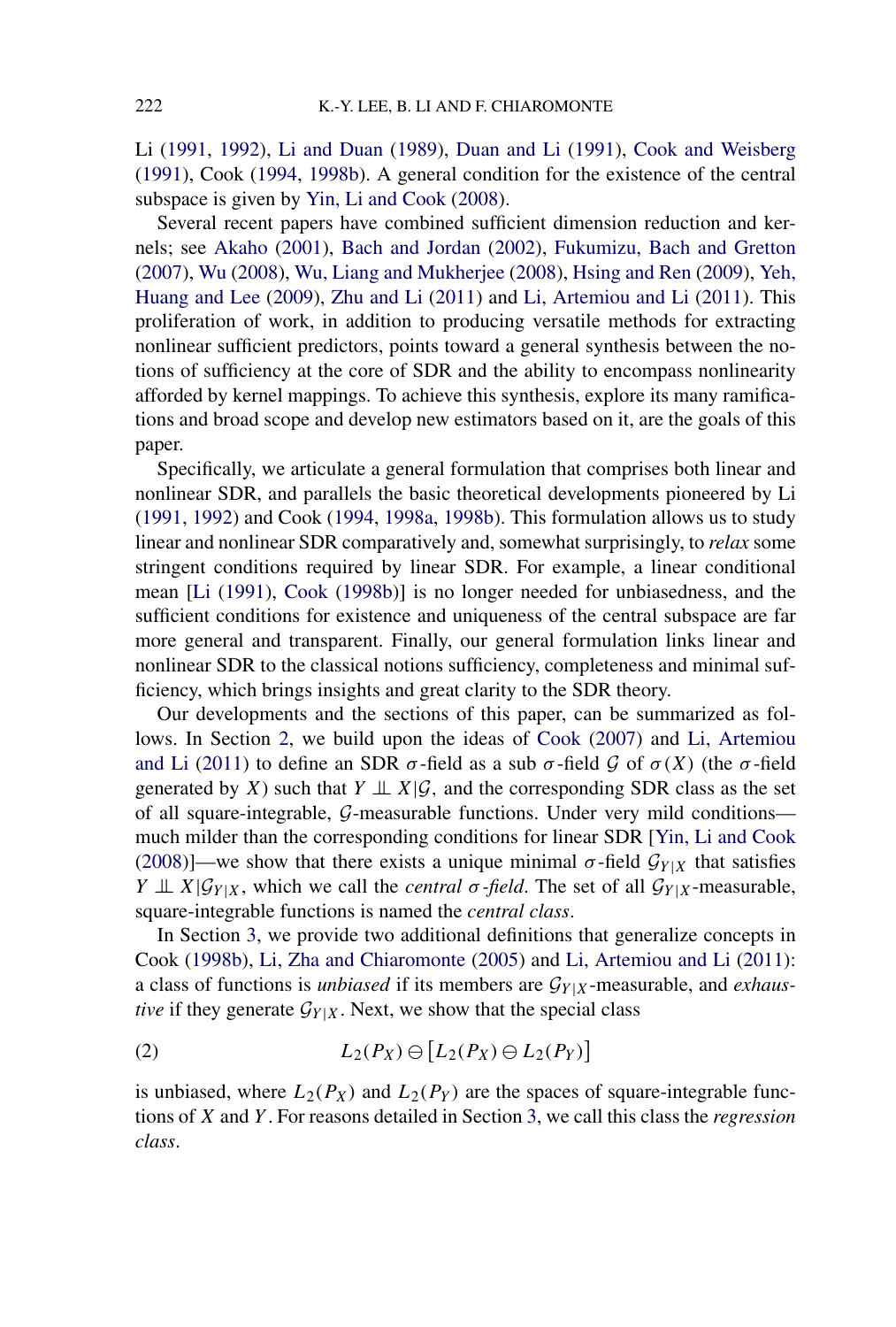<span id="page-2-0"></span>In Section [4,](#page-6-0) we introduce the *complete dimension reduction class*: if  $\mathcal{G} \subseteq \sigma(X)$ is a  $\sigma$ -field and for each G-measurable  $f \in L_2(P_X)$  we have

$$
E(f(X)|Y) = 0
$$
 almost surely  $\Rightarrow$   $f(X) = 0$  almost surely,

then we say that the class of G-measurable functions in  $L_2(P_X)$  is complete. We prove that when a complete sufficient dimension reduction (CSDR) class exists it is unique and coincides with the central class. We further show that the CSDR class coincides with the regression class—which is therefore not just unbiased, but also exhaustive.

In Section [5](#page-9-0) we establish a critical relationship between the regression class and a covariance operator linking *X* and *Y* and, based on this, we generalize sliced inverse regression [SIR; [Li](#page-27-0) [\(1991\)](#page-27-0)] to a method (GSIR) that can recover the regression class—and hence is unbiased and exhaustive under completeness. In Section [6,](#page-13-0) we consider the case where the central class is not complete, so that GSIR is unbiased but no longer exhaustive. By introducing a novel conditional variance operator, we generalize sliced average variance estimation [SAVE, [Cook](#page-27-0) [and Weisberg](#page-27-0) [\(1991\)](#page-27-0)] to a method (GSAVE) that can recover a class larger than the regression class. Here, the situation is similar to that in the linear SDR setting, where it is well known that

(3) SIR subspace 
$$
\subseteq
$$
 SAVE subspace  $\subseteq$  S<sub>Y|X</sub>;

see Cook and Critchley [\(2000\)](#page-26-0), Ye and Weiss [\(2003\)](#page-27-0), [Li, Zha and Chiaromonte](#page-27-0) [\(2005\)](#page-27-0) and [Li and Wang](#page-27-0) [\(2007\)](#page-27-0).

In Section [7](#page-16-0) we develop algorithms for the sample versions of GSIR and GSAVE, and a cross-validation algorithm to determine regularizing parameters. In Section [8](#page-21-0) we compare GSIR and GSAVE with some existing methods by simulation and on actual data sets. Section [9](#page-24-0) contains some concluding remarks. Some highly technical developments are provided in the supplementary material [\[Lee, Li](#page-27-0) [and Chiaromonte](#page-27-0) [\(2013\)](#page-27-0)].

**2.** Sufficient dimension reduction  $\sigma$ -fields and classes. Let  $(\Omega, \mathcal{F}, P)$  be a probability space and  $(\Omega_X, \mathcal{F}_X)$ ,  $(\Omega_Y, \mathcal{F}_Y)$  and  $(\Omega_{XY}, \mathcal{F}_{XY})$  be measurable spaces. For convenience, assume that  $\Omega_{XY} = \Omega_X \times \Omega_Y$  and  $\mathcal{F}_{XY} = \mathcal{F}_X \times \mathcal{F}_Y$ . Let *X*, *Y* and *(X, Y)* be random elements that take values in  $\Omega_X$ ,  $\Omega_Y$  and  $\Omega_{XY}$ , with distributions  $P_X$ ,  $P_Y$ ,  $P_{XY}$ , which are dominated by  $\sigma$ -finite measures. Let

 $\sigma(X) = X^{-1}(\mathcal{F}_X), \qquad \sigma(Y) = Y^{-1}(\mathcal{F}_Y), \qquad \sigma(X, Y) = (X, Y)^{-1}(\mathcal{F}_{XY}),$ 

and finally let  $P_{Y|X}(\cdot|\cdot):\mathcal{F}_Y\times \Omega_X\to \mathcal{R}$  be the conditional distribution of *Y* given *X*.

DEFINITION 1. A sub  $\sigma$ -field  $\mathcal G$  of  $\sigma(X)$  is an SDR  $\sigma$ -field for *Y* versus *X* if it satisfies

$$
(4) \t Y \perp\!\!\!\perp X | \mathcal{G},
$$

that is, if  $Y$  and  $X$  are independent given  $\mathcal{G}$ .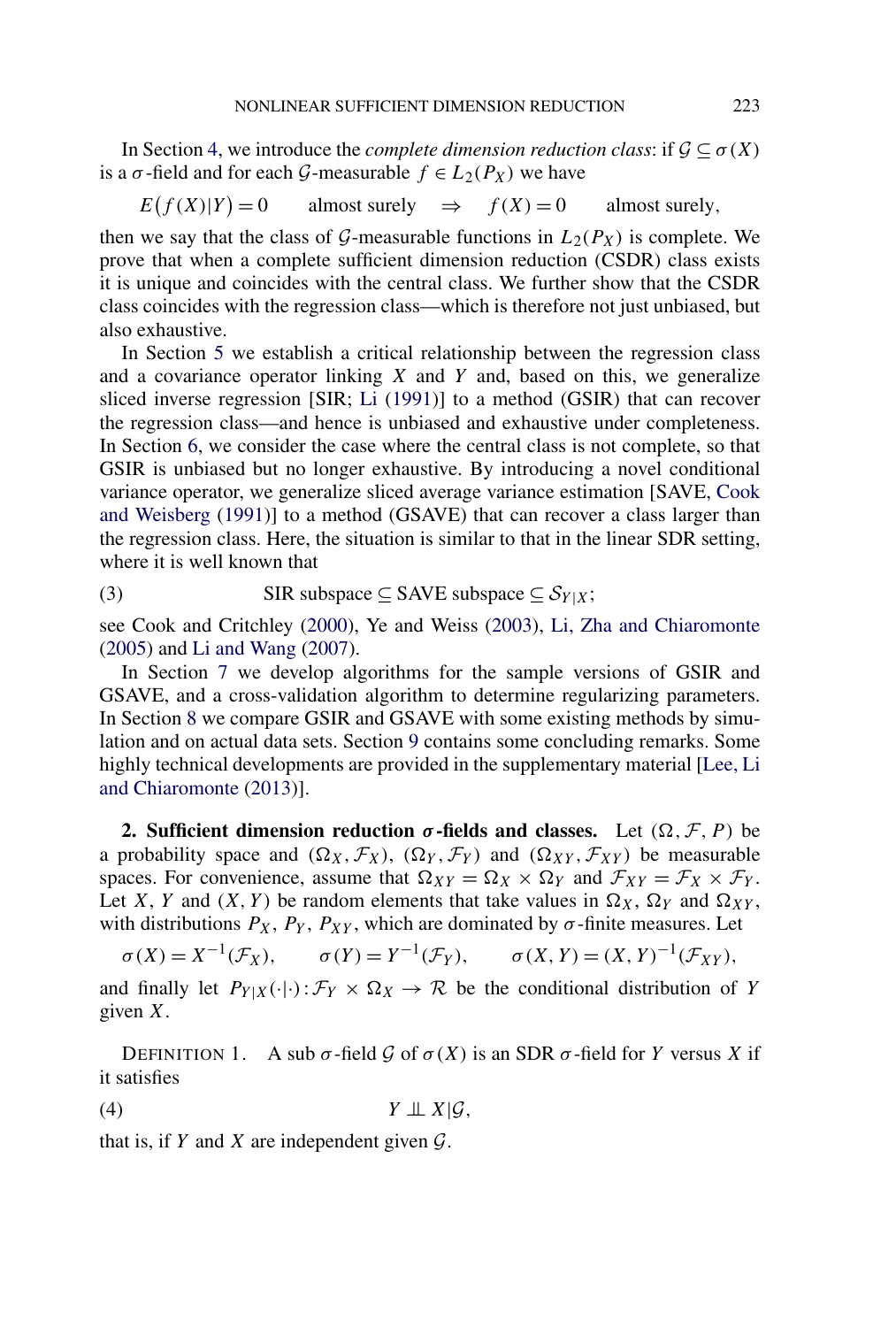This definition is sufficiently general to accommodate the two cases of nonlinear sufficient dimension reduction that interest us the most. The first case is when  $\Omega_X = \mathbb{R}^p$  and  $\Omega_Y = \mathbb{R}^q$  for some positive integers *p* and *q*, and  $\mathcal{F}_X$ ,  $\mathcal{F}_Y$  and  $\mathcal{F}_{XY}$ are Borel  $\sigma$ -fields generated by the open sets in  $\mathbb{R}^p$ ,  $\mathbb{R}^q$  and  $\mathbb{R}^{p+q}$ . Clearly, in this case, the conditional independence [\(4\)](#page-2-0) is a generalization of [\(1\)](#page-0-0) for linear SDR: if we take  $\mathcal{G} = \sigma(\beta^{\mathsf{T}}X)$ , then [\(4\)](#page-2-0) reduces to [\(1\)](#page-0-0).

The second case is when *X* or *Y* , or both of them, are random functions. In this case Definition [1](#page-2-0) is a generalization of the linear SDR for functional data introduced by Ferré and Yao [\(2003\)](#page-27-0), and [Hsing and Ren](#page-27-0) [\(2009\)](#page-27-0). Specifically, let [*a*, *b*] be a closed interval,  $\lambda$  the Lebesgue measure and  $L_2(\lambda)$  the class of functions on [*a*, *b*] that are square integrable with respect to  $\lambda$ . Let  $\Omega_X = L_2(\lambda)$  and  $\Omega_Y = \mathbb{R}$ . In this case, each  $X(\omega)$  is a function in  $L_2(\lambda)$ , which, depending on applications, could be, say, a growth curve or the fluctuation of a stock price. Let  $h_1, \ldots, h_d$ be functions in  $L_2(\lambda)$ . Ferré and Yao [\(2003\)](#page-27-0) considered the following functional dimension reduction problem:

(5) 
$$
Y \perp \perp X | \langle X, h_1 \rangle_{L_2(\lambda)}, \ldots, \langle X, h_d \rangle_{L_2(\lambda)}
$$
.

This generalizes linear SDR to the infinite-dimensional case, but not to the nonlinear case, because  $\langle X, h_1 \rangle_{L_2(\lambda)}, \ldots, \langle X, h_d \rangle_{L_2(\lambda)}$  are linear in *X*. [Hsing and Ren](#page-27-0) [\(2009\)](#page-27-0) considered a more general setting where the sample paths  $\{X_t(\omega): t \in J\}$ need not lie within  $L_2(\lambda)$ . Still, their generalization is inherently linear in the same sense that problem (5) is linear. In contrast, our formulation in [\(4\)](#page-2-0) allows an arbitrary sub  $\sigma$ -field of  $\sigma(X)$ , which need not be generated by linear functionals. Interestingly, as we will see Section [5,](#page-9-0) it is the relaxation of linearity that allows us to remove a restrictive linear conditional mean assumption used both in Ferré and Yao [\(2003\)](#page-27-0) (Theorem 2.1), and in [Hsing and Ren](#page-27-0) [\(2009\)](#page-27-0), assumption (IR2).

The notion of sufficiency underlying SDR, as defined by [\(1\)](#page-0-0) and [\(4\)](#page-2-0), is different from the classical notion of sufficiency because  $G$  is allowed to depend on any parameter in the joint distribution of  $P_{XY}$ . For example,  $\mathcal{G} = \sigma(\beta^{T}X)$  depends on the parameter  $\beta$  [or rather, the meta-parameter span $(\beta)$ ] which characterizes the conditional distribution of  $Y|X$ . Nevertheless, both notions imply a reduction, or simplification, in the representation of a stochastic mechanism—the SDR one through a newly constructed predictor, and the classical one through a statistic. Indeed, it is partly by exploring and exploiting this similarity that we developed our theory of nonlinear SDR.

Obviously there are many sub  $\sigma$ -fields of *X* that satisfy [\(4\)](#page-2-0), starting with  $\sigma$ (*X*) itself—which induces no reduction. For maximal dimension reduction we seek the smallest such  $\sigma$ -field. As in the case of classical sufficiency, the minimal SDR  $\sigma$ -field does not universally exist, but exists under very mild assumptions. The next theorem gives the sufficient condition for the minimal SDR  $\sigma$ -field to uniquely exist. The proof echoes [Bahadur](#page-26-0) [\(1954\)](#page-26-0), which established the existence of the minimal sufficient  $\sigma$ -field in the classical setting.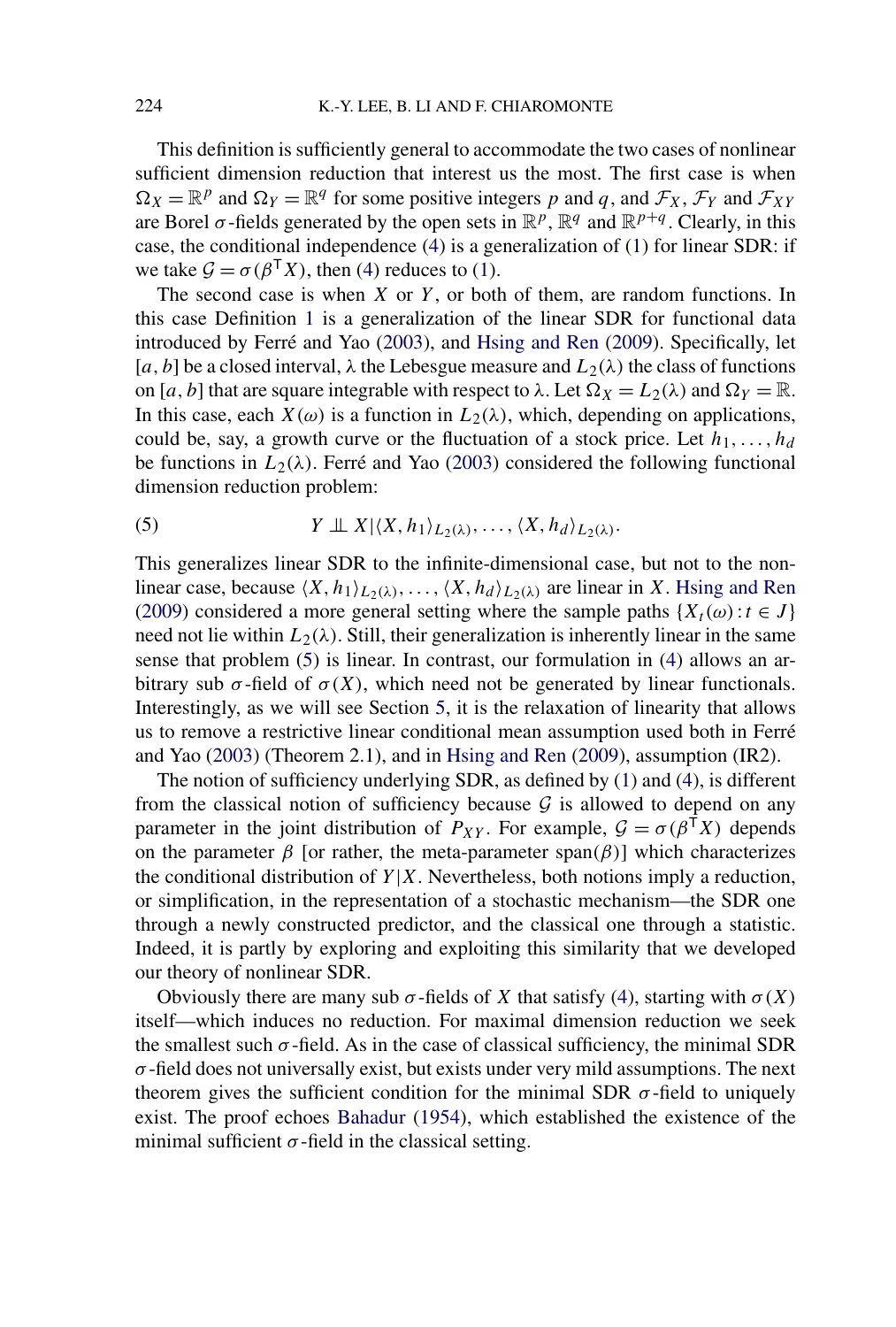<span id="page-4-0"></span>THEOREM 1. *Suppose that the family of probability measures*  $\{P_{X|Y}(\cdot|y): y \in$  $\Omega$ <sup>*Y*</sup> *} is dominated by a σ -finite measure. Then there is a unique sub σ* -*field*  $\mathcal{G}^*$  *of σ(X) such that*:

- $(1)$  *Y*  $\perp \!\!\! \perp X|\mathcal{G}^*;$
- (2) *if* G *is a sub*  $\sigma$ -field of  $\sigma(X)$  *such that*  $Y \perp \perp X | \mathcal{G}$ , *then*  $\mathcal{G}^* \subseteq \mathcal{G}$ .

**PROOF.** Let  $\Pi_y = P_{X|Y}(\cdot|y)$  and  $\mathbb{P} = {\Pi_y : y \in \Omega_Y}$ . Since  $\mathbb{P}$  is dominated by a  $\sigma$ -finite measure, it contains a countable subset  $\mathbb{Q} = \{Q_k : k = 1, 2, \ldots\}$  such that  $\mathbb{Q} \equiv \mathbb{P}$ , where  $\equiv$  means two families of measures dominating each other. Let  ${c_k : k = 1, 2, \ldots}$  be a sequence of positive numbers that sum to 1, and let  $Q_0 =$  $\sum_{k=1}^{\infty} c_k Q_k$ . Then  $Q_0$  is a probability measure on  $\Omega_X$  such that  $\{Q_0\} \equiv \mathbb{Q} \equiv \mathbb{P}$ . Let  $\pi_y = d\Pi_y/dQ_0$  and G be a sub  $\sigma$ -field of  $\sigma(X)$ . We claim that the following statements are equivalent:

 $(1)$  *Y*  $\perp\!\!\!\perp$  *X*| $\mathcal{G}$ ;

(2)  $\pi_y$  is essentially measurable with respect to G for all  $y \in \Omega_Y$  modulo  $Q_0$ .

PROOF OF  $1 \Rightarrow 2$ . Let  $B \in \mathcal{F}_X$ . Then

$$
E_{Q_0}(\pi_y(X)I_B(X)) = E_{\Pi_y}(I_B(X)) = E_{\Pi_y}[E_{\Pi_y}(I_B(X)|\mathcal{G})]
$$
  
= 
$$
E_{Q_0}[E_{\Pi_y}(I_B(X)|\mathcal{G})\pi_y(X)].
$$

By 1,  $\Pi_{\nu}(B|\mathcal{G})$  is the same for all  $y \in \Omega_Y$ . Hence  $\Pi_{\nu}(B|\mathcal{G}) = Q_k(B|\mathcal{G})$  for all k, which implies  $\Pi_{y}(B|\mathcal{G}) = Q_0(B|\mathcal{G})$ . Hence we can rewrite the right-hand side of the above equalities as

$$
E_{Q_0}[E_{Q_0}(I_B(X)|\mathcal{G})\pi_y(X)] = E_{Q_0}[I_B(X)E_{Q_0}(\pi_y(X)|\mathcal{G})].
$$

Thus the following equality holds for all  $B \in \mathcal{F}_X$ :

$$
E_{Q_0}(\pi_y(X)I_B(X)) = E_{Q_0}[I_B(X)E_{Q_0}(\pi_y(X)|\mathcal{G})],
$$

which implies  $\pi_y(X) = E_{Q_0}(\pi_y(X)|\mathcal{G})$  a.s.  $Q_0$ . PROOF OF  $2 \Rightarrow 1$ . For any  $A \in \mathcal{G}$ ,

$$
E_{\Pi_y}[E_{Q_0}(I_B(X)|\mathcal{G})I_A(X)] = E_{Q_0}[E_{Q_0}(I_B(X)|\mathcal{G})I_A(X)\pi_y(X)]
$$
  
= 
$$
E_{Q_0}[I_B(X)I_A(X)E_{Q_0}(\pi_y(X)|\mathcal{G})].
$$

By 2,  $E_{Q_0}(\pi_\nu(X)|\mathcal{G}) = \pi_\nu(X)$ . Hence the right-hand side becomes

$$
E_{Q0}[I_B(X)I_A(X)\pi_y(X)] = E_{\Pi_y}[I_B(X)I_A(X)] = \Pi_y(X \in A \cap B).
$$

Thus  $E_{Q_0}(I_B(X)|\mathcal{G}) = Q_0(B|\mathcal{G})$  is the conditional probability  $\Pi_y(B|\mathcal{G})$ , which means  $\Pi_{\nu}(B|\mathcal{G})$  does not depend on *y*. That is, 1 holds.

Now let  $\mathcal{G}^*$  be the intersection of all SDR  $\sigma$ -fields  $\mathcal{G}$ . Then  $\mathcal{G}^*$  is itself a  $\sigma$ -field. Moreover, since  $\pi$ <sub>y</sub> is essentially measurable with respect to all SDR  $\sigma$ -fields for all  $y \in \Omega_Y$ , it is also essentially measurable with respect to  $\mathcal{G}^*$  for all  $y \in \Omega_Y$ .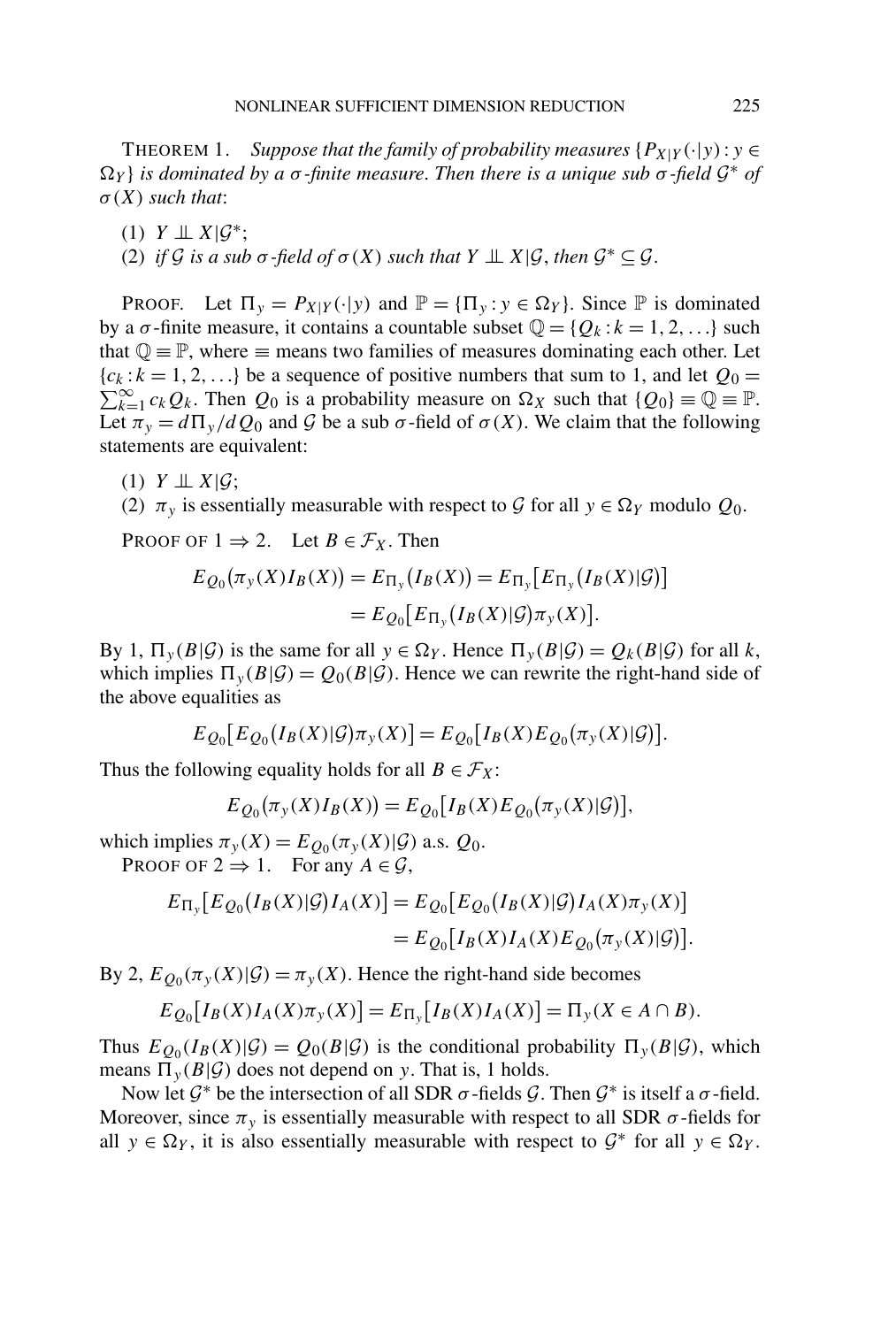<span id="page-5-0"></span>Consequently,  $\mathcal{G}^*$  is itself an SDR  $\sigma$ -field, which implies that it is also the smallest SDR  $\sigma$ -field. If  $\mathcal{G}^{**}$  is another smallest SDR  $\sigma$ -field, then we know  $\mathcal{G}^* \subseteq \mathcal{G}^{**}$  and  $\mathcal{G}^{**} \subseteq \mathcal{G}^*$ . Thus  $\mathcal{G}^*$  is unique.  $\Box$ 

We can now naturally introduce the following definition:

DEFINITION 2. Suppose that the class of probability measures  $\{P_{X|Y}(\cdot|y) : y \in$ *Ω*<sup>*Y*</sup> } on *Ω*<sup>*X*</sup> is dominated by a *σ*-finite measure. Then we call the *σ*-field  $G^*$  in Theorem [1](#page-4-0) the central  $\sigma$ -field for *Y* versus *X*, and denote it by  $\mathcal{G}_{Y|X}$ .

Notably, this set up characterizes dimension reduction solely in terms of conditional independence. However, explicitly turning to functions and introducing an additional mild assumption of square integrability are very consequential for further development because they allow us to work with structures such as orthogonality and projection.

Let  $L_2(P_{XY})$ ,  $L_2(P_X)$  and  $L_2(P_Y)$  be the spaces of functions defined on  $\Omega_{XY}$ ,  $\Omega_X$  and  $\Omega_Y$  that are square-integrable with respect to  $P_{XY}$ ,  $P_X$  and  $P_Y$ , respectively. Since constants are irrelevant for dimension reduction, we assume throughout that all functions in  $L_2(P_X)$ ,  $L_2(P_Y)$  and  $L_2(P_{XY})$  have mean 0. Given a sub *σ*-field  $\mathcal G$  of  $\sigma(X, Y)$ , we use  $\mathfrak{M}_{\mathcal G}$  to denote the class of all functions  $f$  in  $L_2(P_{XY})$ such that  $f(X)$  is  $G$ -measurable. If  $G$  is generated by a random vector, say  $X$ , then we use  $\mathfrak{M}_X$  to abbreviate  $\mathfrak{M}_{\sigma(X)}$ . It can be easily shown that, for any  $\mathcal{G}, \mathfrak{M}_\mathcal{G}$  is a linear subspace of  $L_2(P_{XY})$ .

DEFINITION 3. Let *G* be an SDR  $\sigma$ -field and  $\mathcal{G}_{Y|X}$  be the central  $\sigma$ -field. Then  $\mathfrak{M}_{\mathcal{G}}$  is called an SDR class, and  $\mathfrak{M}_{\mathcal{G}_{Y|X}}$  is called the central class. The latter class is denoted by  $\mathfrak{S}_{Y|X}$ .

The central class, comprising square-integrable functions that are measurable with respect to the central  $\sigma$ -field  $\mathcal{G}_{Y|X}$ , represents our generalization of the central space  $S_{Y|X}$  defined in linear SDR; see the [Introduction.](#page-0-0)

**3. Unbiasedness and exhaustiveness.** In linear SDR, the goal is to find a set of vectors that span  $S_{Y|X}$ . If a matrix  $\gamma$  satisfies span $(\gamma) \subseteq S_{Y|X}$ , we say that  $\gamma$  is unbiased [\[Cook](#page-26-0) [\(1998b\)](#page-26-0)]. If span $(\gamma) = S_{Y|X}$ , we say that  $\gamma$  is exhaustive [\[Li, Zha](#page-27-0) [and Chiaromonte](#page-27-0) [\(2005\)](#page-27-0)]. Note that when span( $\gamma$ )  $\subseteq$   $S_{Y|X}$ ,  $\gamma$ <sup>T</sup>X is a linear function of  $\beta^{\mathsf{T}}X$ , where  $\beta$  is any matrix such that span $(\beta) = \mathcal{S}_{Y|X}$ ; if span $(\gamma) = \mathcal{S}_{Y|X}$ , then  $\gamma^{\mathsf{T}} X$  is an injective linear transformation of  $\beta^{\mathsf{T}} X$ . In the nonlinear setting, we follow the same logic but remove the linear requirement. Part of the following definition was given in [Li, Artemiou and Li](#page-27-0) [\(2011\)](#page-27-0).

DEFINITION 4. A class of functions in  $L_2(P_X)$  is unbiased for  $\mathfrak{S}_{Y|X}$  if its members are  $\mathcal{G}_{Y|X}$ -measurable, and exhaustive for  $\mathfrak{S}_{Y|X}$  if its members generate  $\mathcal{G}_{Y|X}$ .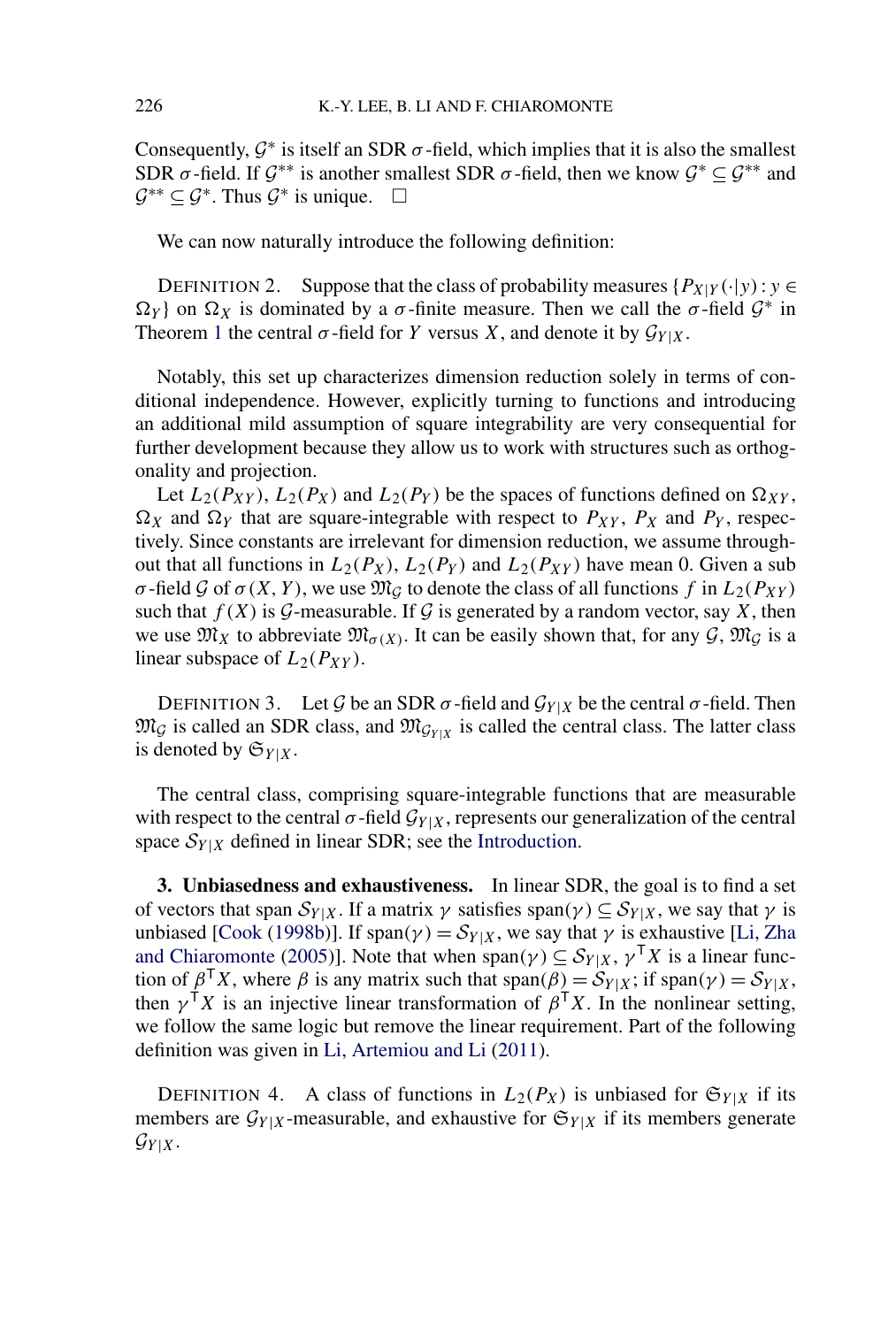<span id="page-6-0"></span>Next, we look into what type of functions are unbiased. The lemma below provides a characterization of the orthogonal complement of  $\mathfrak{M}_{\mathcal{G}}$  that will be used many times in the subsequent development. Its proof is essentially the definition of the conditional expectation, and is omitted.

LEMMA 1. Suppose U is a random element defined on  $(\Omega, \mathcal{F})$ , G is a sub *σ -field of*  $σ(U)$  *and*  $f ∈ L_2(P_U)$ . *Then f is orthogonal to*  $\mathfrak{M}_G$  ( $f ⊥ \mathfrak{M}_G$ ) *if and only if*  $E[f(U)|\mathcal{G}] = 0$ .

Note that  $\perp$  and  $\perp$  have different meanings: the former means independence; the latter means orthogonality. For two subspaces, say  $S_1$  and  $S_2$ , of a generic Hilbert space  $H$ , we use  $S_1 \ominus S_2$  to denote the subspace  $S_1 \cap S_2^{\perp}$ . The following theorem explicitly specifies a class of functions, which we call *regression class*, that is unbiased for  $\mathfrak{S}_{Y|X}$ .

THEOREM 2. *If the family*  ${\Pi_v : y \in \Omega_Y}$  *is dominated by a σ-finite measure*, *then*

(6) 
$$
L_2(P_X) \ominus [L_2(P_X) \ominus L_2(P_Y)] \subseteq \mathfrak{S}_{Y|X}.
$$

PROOF. It is equivalent to show that  $L_2(P_X) \oplus \mathfrak{S}_{Y|X} \subseteq L_2(P_X) \oplus L_2(P_Y)$ . If  $f \in L_2(P_X) \ominus \mathfrak{S}_{Y|X}$ , then, by Lemma 1,  $E[f(X)|\mathcal{G}_{Y|X}] = 0$ . Since  $\mathcal{G}_{Y|X}$  is a sufficient  $\sigma$ -field,

$$
E[f(X)|Y] = E[E(f(X)|Y, \mathcal{G}_{Y|X})|Y] = E[E(f(X)|\mathcal{G}_{Y|X})|Y] = 0.
$$

By Lemma 1 again,  $f \perp \mathfrak{M}_Y$ . Because  $\mathfrak{M}_Y = L_2(P_Y)$ , we have  $f \in L_2(P_X) \ominus$  $L_2(P_Y)$ .  $\Box$ 

The intuition behind the term "regression class" is that  $L_2(P_X) \ominus L_2(P_Y)$  resembles the residual in a regression problem; thus  $L_2(P_X) \ominus [L_2(P_X) \ominus L_2(P_Y)]$ is simply the orthogonal complement of the "residual class." Henceforth we write the regression class as  $\mathfrak{C}_{Y|X}$ .

**4. Complete and sufficient dimension reduction classes.** After showing that the regression class [\(2\)](#page-1-0) is unbiased, we investigate under what conditions it is also exhaustive for the central class  $\mathfrak{S}_{Y|X}$ . To this end we need to introduce the notion of complete classes of functions in  $L_2(P_X)$ .

DEFINITION 5. Let  $\mathcal{G} \subseteq \sigma(X)$  be a sub  $\sigma$ -field. The class  $\mathfrak{M}_{\mathcal{G}}$  is said to be complete if, for any  $g \in \mathfrak{M}_G$ ,

$$
E[g(X)|Y] = 0 \qquad \text{a.s. } P \quad \Rightarrow \quad g(X) = 0 \qquad \text{a.s. } P.
$$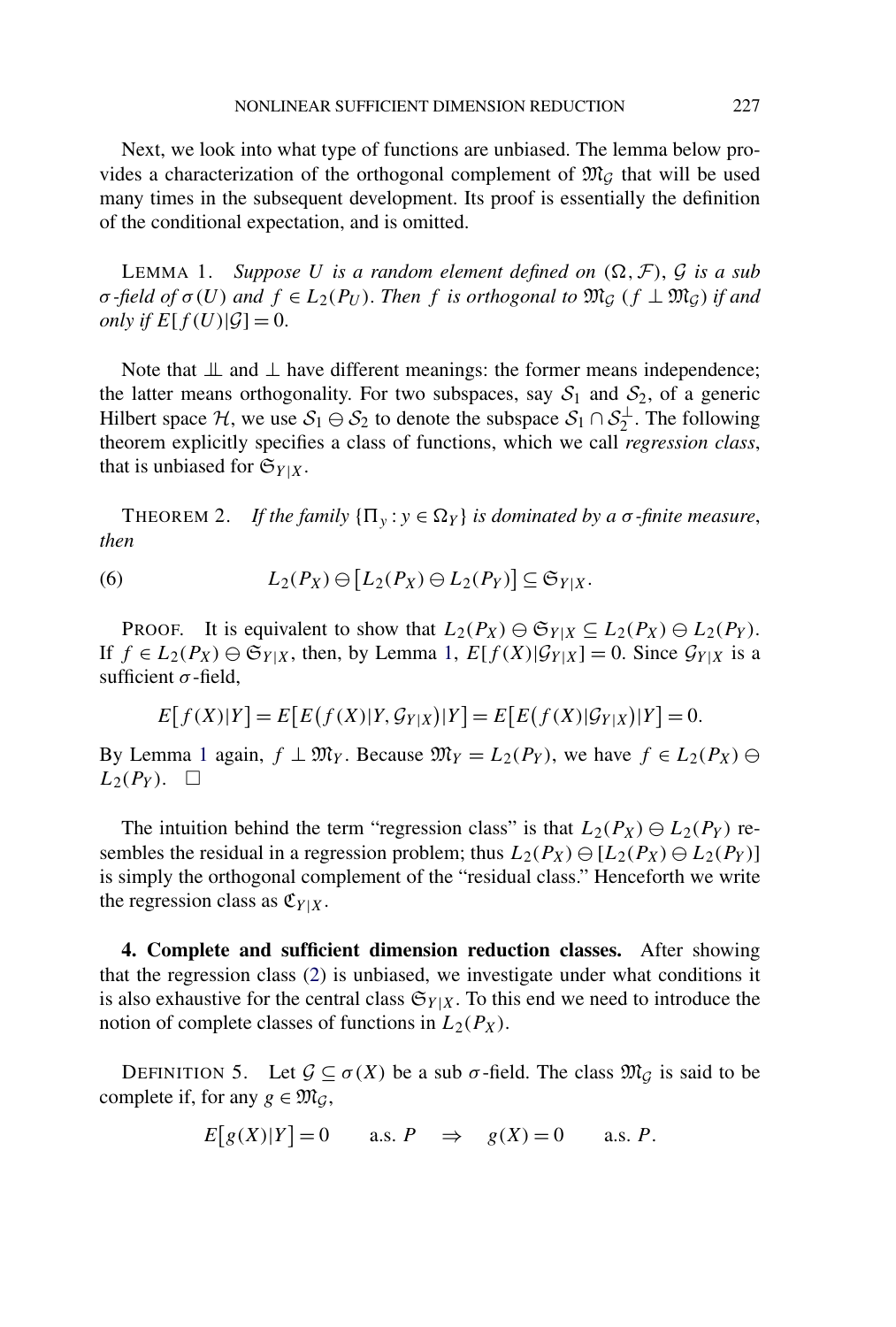Again there are similarities and differences between completeness as defined here and in the classical setting. A complete and sufficient statistic in the classical setting is a rather restrictive concept, often associated with exponential families, the uniform distribution, or the order statistics. In contrast, completeness here is a rather general concept. To demonstrate this point, in the next two propositions we give two examples of complete and sufficient dimension reduction classes. In particular, the first shows that if *Y* is related to *X* through *any* regression model with additive error, then the subspace of  $L_2(P_X)$  determined by the regression function is a complete and sufficient dimension reduction class. In the following,  $[L_2(P_X)]^q$  denotes the *q*-fold Cartesian product of  $L_2(P_X)$ .

PROPOSITION 1. *Suppose there exists a function*  $h \in [L_2(P_X)]^q$  *such that* 

$$
(7) \t Y = h(X) + \varepsilon,
$$

*where*  $\varepsilon \perp x$  *and*  $E(\varepsilon) = 0$ . *Then*  $\mathfrak{M}_{h(X)}$  *is a complete and sufficient dimension reduction class for Y versus X*.

Note that, since  $L_2(P_X)$  is centered, we have implicitly assumed that  $E[h(X)] = 0$  [and hence  $E(Y) = 0$ ]. However, this does not entail any real loss of generality because the proof below can be easily modified for the case where  $L_2(P_X)$  is not centered.

PROOF OF PROPOSITION 1. Suppose  $m \in \mathfrak{M}_{h(X)}$  and  $E[m(X)|Y] = 0$  a.s. *P*. Then there is a measurable function  $g : \mathbb{R}^q \to \mathbb{R}$  such that  $m = g \circ h$ . Let  $U = h(X)$ . Then  $E(g(U)|Y) = 0$  a.s. *P*. By Lemma [1,](#page-6-0) for any  $f \in L_2(P_Y)$ , we have  $E[g(U)f(Y)] = 0$ . In particular,  $E[g(U)e^{itTY}] = 0$ . Because  $U \perp \!\!\!\perp \varepsilon$ , this implies

$$
E[g(U)e^{it^{\mathsf{T}}U}]E(e^{it^{\mathsf{T}}\varepsilon}) = E[g(U)e^{it^{\mathsf{T}}U}e^{it^{\mathsf{T}}\varepsilon}] = E[g(U)e^{it^{\mathsf{T}}Y}] = 0.
$$

Hence  $E[g(U)e^{itT}U] = 0$ . By the uniqueness of inverse Fourier transformation we see that  $g(U) = 0$  a.s. *P*, which implies  $m(X) = (g \circ h)(X) = 0$  a.s. *P*.  $\square$ 

The expression in (7) covers many useful models in statistics and econometrics. For example, any homoscedastic parametric or nonparametric regression, such as the single index and the multiple index models [\[Ichimura and Lee](#page-27-0) [\(1991\)](#page-27-0), [Härdle,](#page-27-0) [Hall and Ichimura](#page-27-0) [\(1993\)](#page-27-0), [Yin, Li and Cook](#page-27-0) [\(2008\)](#page-27-0)], are special cases of (7). Thus, complete and sufficient dimension reduction classes exist for all those settings. The next proposition considers a type of inverse regression model, in which *X* is transformed into two components, one of which is related to *Y* by an inverse linear regression model, and the other independent of the rest of the data.

**PROPOSITION 2.** Suppose  $q < p$ ,  $\Omega_Y$  has a nonempty interior, and  $P_Y$  is *dominated by the Lebesgue measure on*  $\mathbb{R}^q$ . *Suppose there exist functions*  $g \in$  $[L_2(P_X)]^q$  *and*  $h$  ∈  $[L_2(P_X)]^{p-q}$  *such that:*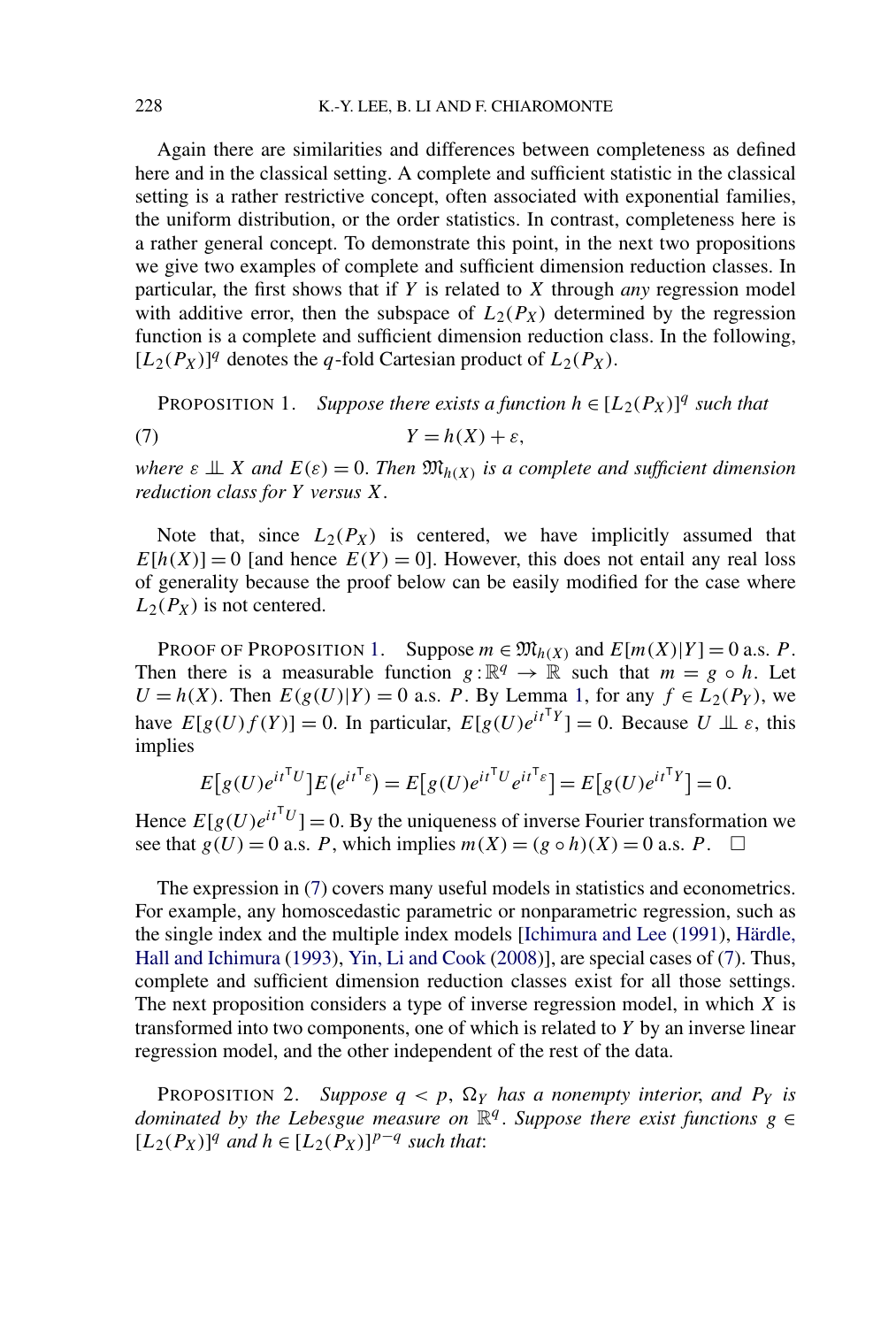(1)  $g(X) = Y + \varepsilon$ , where  $Y \perp \!\!\! \perp \varepsilon$ , and  $\varepsilon \sim N(0, \Sigma)$ ;

- (2)  $σ(g(X), h(X)) = σ(X);$
- (3)  $h(X) \perp (Y, g(X));$

(4) *the induced measure*  $P_X \circ g^{-1}$  *is dominated by the Lebesgue measure on*  $\mathbb{R}^q$ .

*Then*  $\mathfrak{M}_{g(X)}$  *is a complete sufficient dimension reduction class for Y versus X*.

PROOF. Assumption 3 implies  $Y \perp \!\!\!\perp h(X)|g(X)$ , which, by assumption 2, implies *Y*  $\perp \!\!\!\perp X|g(X)$ . That is,  $\mathfrak{M}_{g(X)}$  is an SDR class. Let  $u \in \mathfrak{M}_{g(X)}$ . Then  $u = v \circ g$  for some measurable function  $v : \mathbb{R}^q \to \mathbb{R}$ . Let  $U = g(X)$ . Suppose that  $E[v(U)|Y] = 0$  almost surely *P*. Because  $Y \perp\!\!\!\perp \varepsilon$ , this implies  $P_Y(\{y : Ev(y + \varepsilon) = 0\})$  $0$ } $) = 1$ . In other words,

$$
\int_{\mathbb{R}^q} v(t) \frac{1}{(2\pi)^{q/2} |\Sigma|^{1/2}} e^{-(t-y)^{\mathsf{T}} \Sigma^{-1} (t-y)/2} dt = 0
$$

a.s. *PY* . This implies

$$
\int v(t)e^{-t^{\mathsf{T}}\Sigma^{-1}t/2}e^{y^{\mathsf{T}}\Sigma^{-1}t}\,dt=0\quad\Rightarrow\quad\int v(\Sigma s)e^{-s^{\mathsf{T}}\Sigma s/2}e^{y^{\mathsf{T}}s}\,ds=0
$$

a.s.  $P_Y$ , where  $s = \Sigma^{-1}t$ . Because  $\Omega_Y$  contains an open set in  $\mathbb{R}^q$  and the above function of *y* is analytic, by the analytic continuation theorem, the above function is 0 everywhere on  $\mathbb{R}^q$ . Hence, by the uniqueness of inverse Laplace transformation, we have

$$
v(\Sigma s)e^{-s^T\Sigma s/2} = 0
$$
 almost surely  $\lambda$ ,

where  $\lambda$  is the Lebesgue measure on  $\mathbb{R}^q$ . But, because  $e^{-s^T\Sigma s/2} > 0$ , we have  $v(\Sigma s) = 0$  a.s.  $\lambda$  or equivalently  $v(t) = 0$  a.s.  $\lambda$ . By the change of variable theorem,

$$
\int_{\nu \circ g(x) \neq 0} dP_X = \int_{\nu(t) \neq 0} dP_X \circ g^{-1}.
$$

By assumption 4,  $P_X \circ g^{-1} \ll \lambda$ . Hence the above integral is 0, implying *v*  $\circ$  $g(x) = 0$  a.s.  $P_X$ , or, equivalently,  $v \circ g(X) = 0$  a.s.  $P$ .  $\Box$ 

Inverse regressions of this type are considered in [Cook](#page-26-0) [\(2007\)](#page-26-0), [Cook and](#page-26-0) [Forzani](#page-26-0) [\(2009\)](#page-26-0), and [Cook, Li and Chiaromonte](#page-26-0) [\(2010\)](#page-26-0) for linear SDR. The above two propositions show that a complete and sufficient dimension reduction class exists for a reasonably wide range of problems, including forward and inverse regressions of very general, nonparameterized form. The next theorem shows that when a complete and sufficient dimension reduction class exists, it is unique and coincides with the central class. Once again, the situation here echoes that in classical theory, where a complete and sufficient statistic, if it exists, coincides with the minimal sufficient statistic; see [Lehmann](#page-27-0) [\(1981\)](#page-27-0).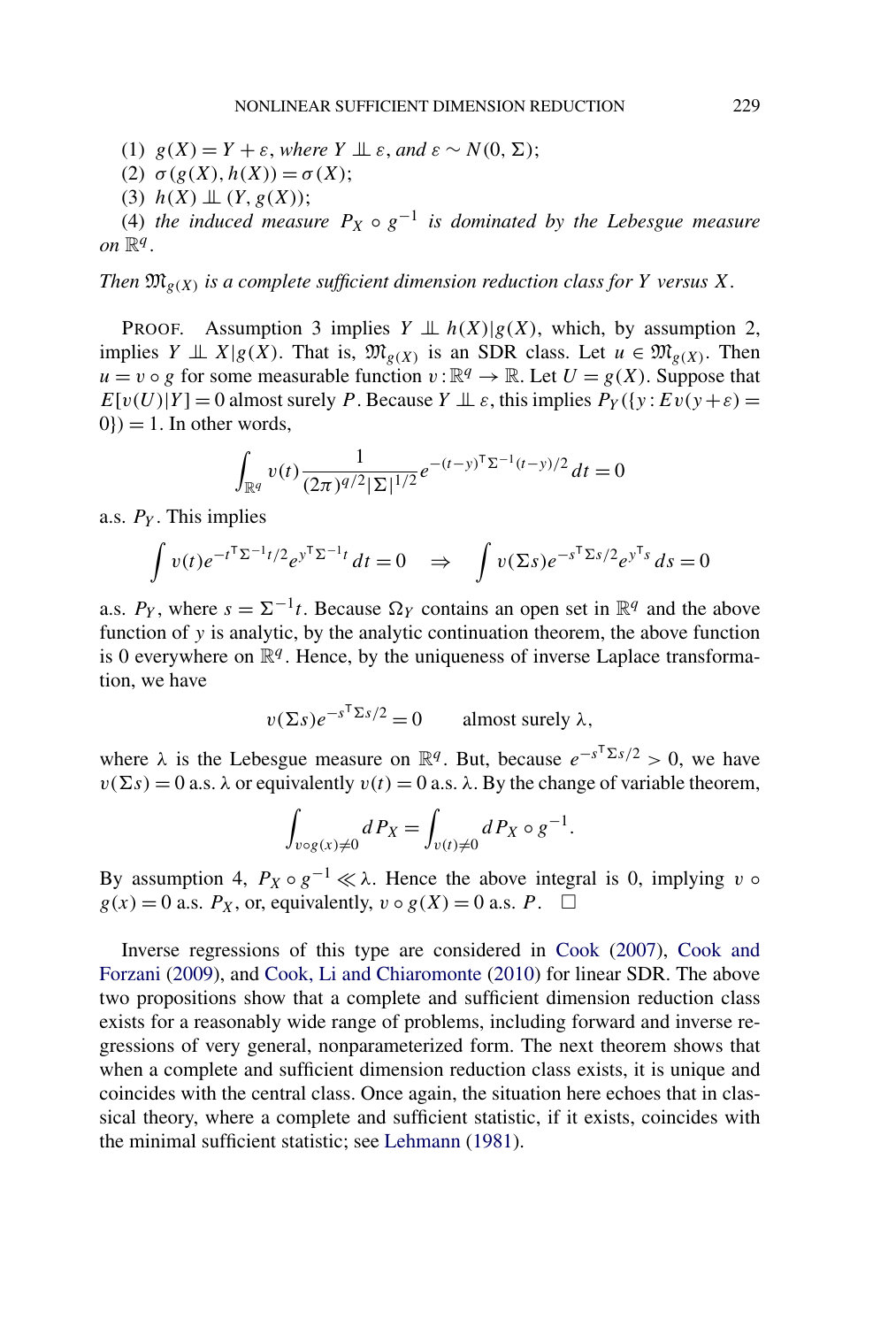<span id="page-9-0"></span>THEOREM 3. *Suppose*  ${\Pi_v : y \in \Omega_Y}$  *is dominated by a σ-finite measure, and* G *is a sub σ -field of σ(X)*. *If* M<sup>G</sup> *is a complete and sufficient dimension reduction class*, *then*

$$
\mathfrak{M}_{\mathcal{G}}=\mathfrak{C}_{Y|X}=\mathfrak{S}_{Y|X}.
$$

PROOF. If  $f \perp \mathfrak{C}_{Y|X}$ , then by Lemma [1,](#page-6-0)  $E(f|Y) = 0$  which, because  $\mathfrak{M}_G$  is sufficient, implies

$$
E\big[E(f|\mathcal{G})|Y\big]=0.
$$

Because  $\mathfrak{M}_G$  is complete and because  $E(f|\mathcal{G}) \in \mathfrak{M}_G$ , we have  $E(f|\mathcal{G}) = 0$ . By Lemma [1,](#page-6-0) this implies  $f \perp \mathfrak{M}_G$ . Thus we have proved  $\mathfrak{M}_G \subseteq \mathfrak{C}_{Y|X}$ . However, by Theorem [2](#page-6-0) we know that  $\mathfrak{C}_{Y|X} \subseteq \mathfrak{S}_{Y|X} \subseteq \mathfrak{M}_{G}$ . This proves the desired equality.  $\Box$ 

**5. Generalizations of SIR and their population-level properties.** From the previous developments we see that the subspace  $L_2(P_X) \oplus L_2(P_Y)$  of  $L_2(P_X)$ plays a critical role in nonlinear SDR. Its orthogonal complement in  $L_2(P_X)$  coincides with the central class  $\mathfrak{S}_{Y|X}$  under completeness, and even without completeness it is guaranteed to be inside  $\mathfrak{S}_{Y|X}$ . It turns out that this subspace can be expressed as the range of a certain bounded linear operators. This representation ensures that estimation procedures can rely on simple spectral decompositions, rather than complicated numerical optimizations. We first introduce some covariance operators which are the building block of this approach.

5.1. *Covariance operators*. Since constants are irrelevant here (e.g., *f* and  $f + 3$  can be considered as the same function), we will speak of set relations modulo constants. If *A* and *B* are sets, then we say  $A \subseteq B$  modulo constants if for each  $f \in A$  there is  $c \in \mathbb{R}$  such that  $f + c \in B$ . We say that *A* is a dense subset of *B* modulo constants if (i)  $A \subseteq B$  modulo constants and (ii) for each  $f \in B$ , there is a sequence  ${f_n} \subseteq A$  and a sequence of constants  ${c_n} \subseteq \mathbb{R}$  such that  ${f_n + c_n} \subseteq A$ and  $f_n + c_n \to f$  in the topology for *B*. Let  $\mathcal{H}_X$  and  $\mathcal{H}_Y$  be Hilbert spaces of functions of *X* and *Y* satisfying the conditions:

(A)  $\mathcal{H}_X$  and  $\mathcal{H}_Y$  are dense subsets of  $L_2(P_X)$  and  $L_2(P_Y)$  modulo constants;

(B) there are constants  $C_1 > 0$  and  $C_2 > 0$  such that  $var[f(X)] \leq C_1 ||f||_{\mathcal{H}_X}$ and  $\text{var}[g(Y)] \leq C_2 ||g||_{\mathcal{H}_Y}$ .

Although we will later take  $\mathcal{H}_X$  and  $\mathcal{H}_Y$  to be reproducing kernel Hilbert spaces (RKHS), our theory is not restricted to such spaces. In particular, we do not require the evaluation functionals [such as  $f \mapsto f(x)$  from  $\mathcal{H}_X$  to  $\mathbb{R}$ ] to be continuous.

For two generic Hilbert spaces  $H_1$  and  $H_2$ , let  $B(H_1, H_2)$  denote the class of all bounded linear operators from  $H_1$  to  $H_2$ , and let  $B(H_1)$  abbreviate  $B(H_1, H_1)$ . We denote the range of a linear operator *A* by ran*A*, the kernel of *A* by ker*A*,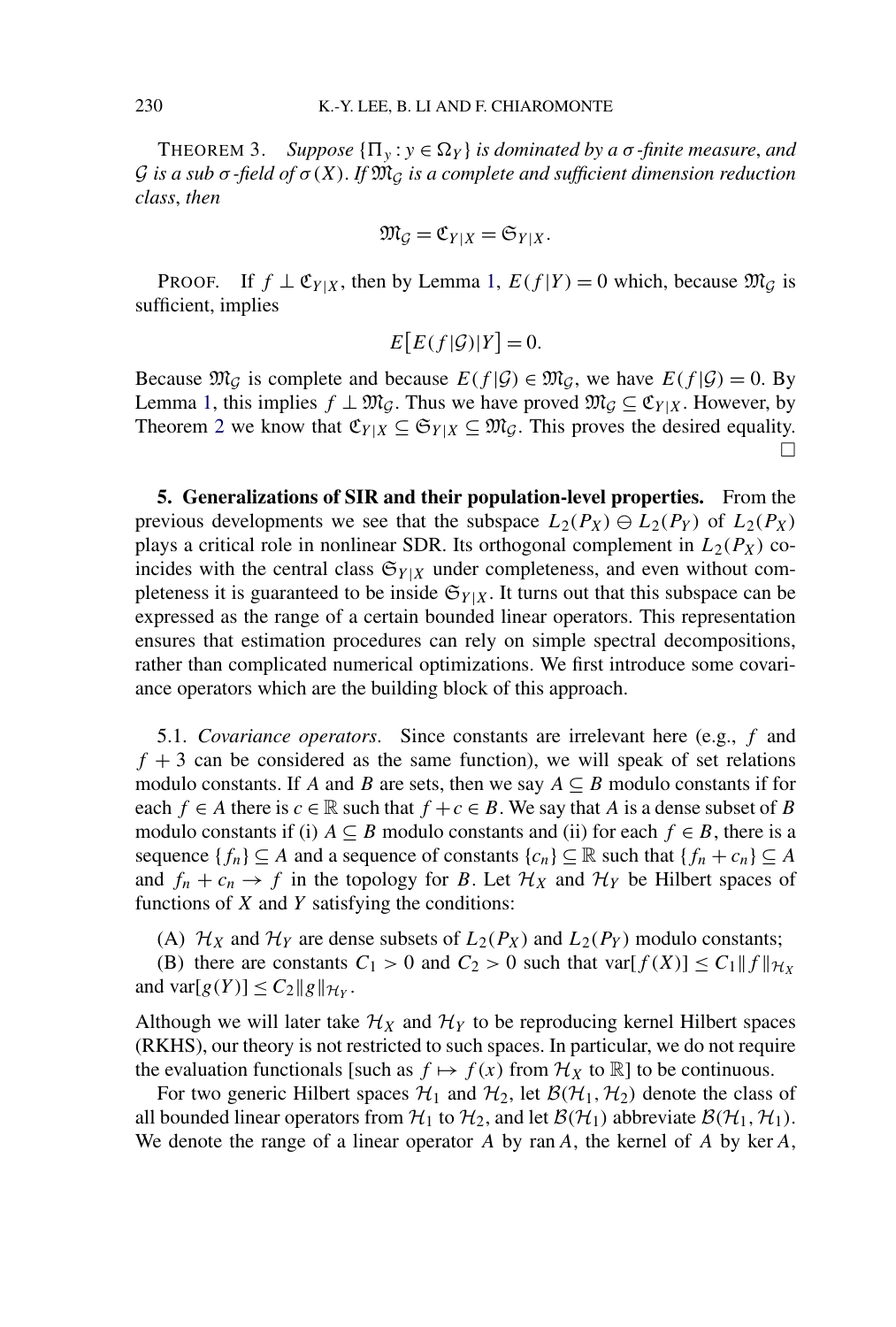<span id="page-10-0"></span>and the closure of ran  $A$  by  $\overline{ran} A$ . Under assumption  $(B)$ , the symmetric bilinear form  $u: \mathcal{H}_X \times \mathcal{H}_X \to \mathbb{R}$  defined by  $u(f, g) = cov[f(X), g(X)]$  is bounded and thus induces an operator  $M_{XX} \in \mathcal{B}(\mathcal{H}_X)$  that satisfies  $\langle f, M_{XX}g \rangle_{\mathcal{H}_X} = u(f, g)$ . Similarly, the bounded bilinear form  $(f, g) \mapsto \text{cov}[f(Y), g(Y)]$  from  $\mathcal{H}_Y \times \mathcal{H}_Y$ to R defines an operator  $M_{YY} \in \mathcal{B}(\mathcal{H}_Y)$ . Let  $\mathcal{G}_X$  and  $\mathcal{G}_Y$  represent the subspaces  $\overline{\operatorname{ran}} M_{XX}$  and  $\overline{\operatorname{ran}} M_{YY}$ .

DEFINITION 6. Suppose conditions (A) and (B) are satisfied. We define the covariance operators  $\Sigma_{XX} : \mathcal{G}_X \to \mathcal{G}_X$ ,  $\Sigma_{YY} : \mathcal{G}_Y \to \mathcal{G}_Y$  and  $\Sigma_{YX} : \mathcal{G}_X \to \mathcal{G}_Y$ through the relations

$$
\langle f, \Sigma_{XX}g \rangle_{\mathcal{G}_X} = \langle f, g \rangle_{L_2(P_X)}, \qquad \langle f, \Sigma_{YY}g \rangle_{\mathcal{G}_Y} = \langle f, g \rangle_{L_2(P_Y)},
$$
  

$$
\langle f, \Sigma_{YX}g \rangle_{\mathcal{G}_Y} = \langle f, g \rangle_{L_2(P_Y)}.
$$

These operators are essentially the same as those introduced by Fukumizu, Bach and Jordan [\(2004,](#page-27-0) [2009\)](#page-27-0), except that here we do not assume  $\mathcal{H}_X$  and  $\mathcal{H}_Y$  to be RKHS. By Baker [[\(1973\)](#page-26-0), Theorem 1], there is a unique operator  $R_{YX} \in \mathcal{B}(\mathcal{G}_X, \mathcal{G}_Y)$  such that  $\Sigma_{YX} = \Sigma_{YY}^{1/2} R_{YX} \Sigma_{XX}^{1/2}$ . We call  $R_{XY}$  the *correlation operator*. In order to connect these operators with the central class, which is an  $L_2(P_X)$ -object, we need to extend the domains of  $\Sigma_{XX}^{1/2}$  and  $\Sigma_{YY}^{1/2}$  from  $\mathcal{G}_X$  and  $\mathcal{G}_Y$ to  $L_2(P_X)$  and  $L_2(P_Y)$ . The following extension theorem is important and nontrivial, but since the material presented here can be understood without its proof we relegate it to the supplementary material [\[Lee, Li and Chiaromonte](#page-27-0) [\(2013\)](#page-27-0)].

THEOREM 4. *Under assumptions* (A) *and* (B), *there exist unique isomorphisms*

$$
\tilde{\Sigma}_{XX}^{1/2}: L_2(P_X) \to \mathcal{G}_X, \qquad \tilde{\Sigma}_{YY}^{1/2}: L_2(P_Y) \to \mathcal{G}_Y
$$

*that agree with*  $\Sigma_{XX}^{1/2}$  *and*  $\Sigma_{YY}^{1/2}$  *on*  $\mathcal{G}_X$  *and*  $\mathcal{G}_Y$  *in the sense that, for all*  $f \in \mathcal{G}_X$  *and*  $g \in \mathcal{G}_Y$ ,

$$
\tilde{\Sigma}_{XX}^{1/2}(f - Ef) = \Sigma_{XX}^{1/2}f, \qquad \tilde{\Sigma}_{YY}^{1/2}(g - Eg) = \Sigma_{YY}^{1/2}g.
$$

*Furthermore, for any*  $f \in L_2(P_X)$ ,  $g \in L_2(P_Y)$  *we have* 

(8) 
$$
\left\langle \tilde{\Sigma}_{YY}^{1/2}g, R_{YX}\tilde{\Sigma}_{XX}^{1/2}f \right\rangle_{\mathcal{G}_Y} = \text{cov}[g(Y), f(X)].
$$

The easiest way to understand equality (8) is through the special case where  $f = f' - E(f')$ ,  $g = g' - E(g')$  where  $f' \in \mathcal{G}_X$ ,  $g' \in \mathcal{G}_Y$ . In this case,

$$
\langle \tilde{\Sigma}_{YY}^{1/2}g, R_{YX}\tilde{\Sigma}_{XX}^{1/2}f \rangle_{\mathcal{G}_Y} = \langle \Sigma_{YY}^{1/2}g', R_{YX}\Sigma_{XX}^{1/2}h' \rangle_{\mathcal{G}_Y} = \langle g', \Sigma_{YX}f' \rangle_{\mathcal{G}_Y}
$$
  
= cov[f(X), g(Y)].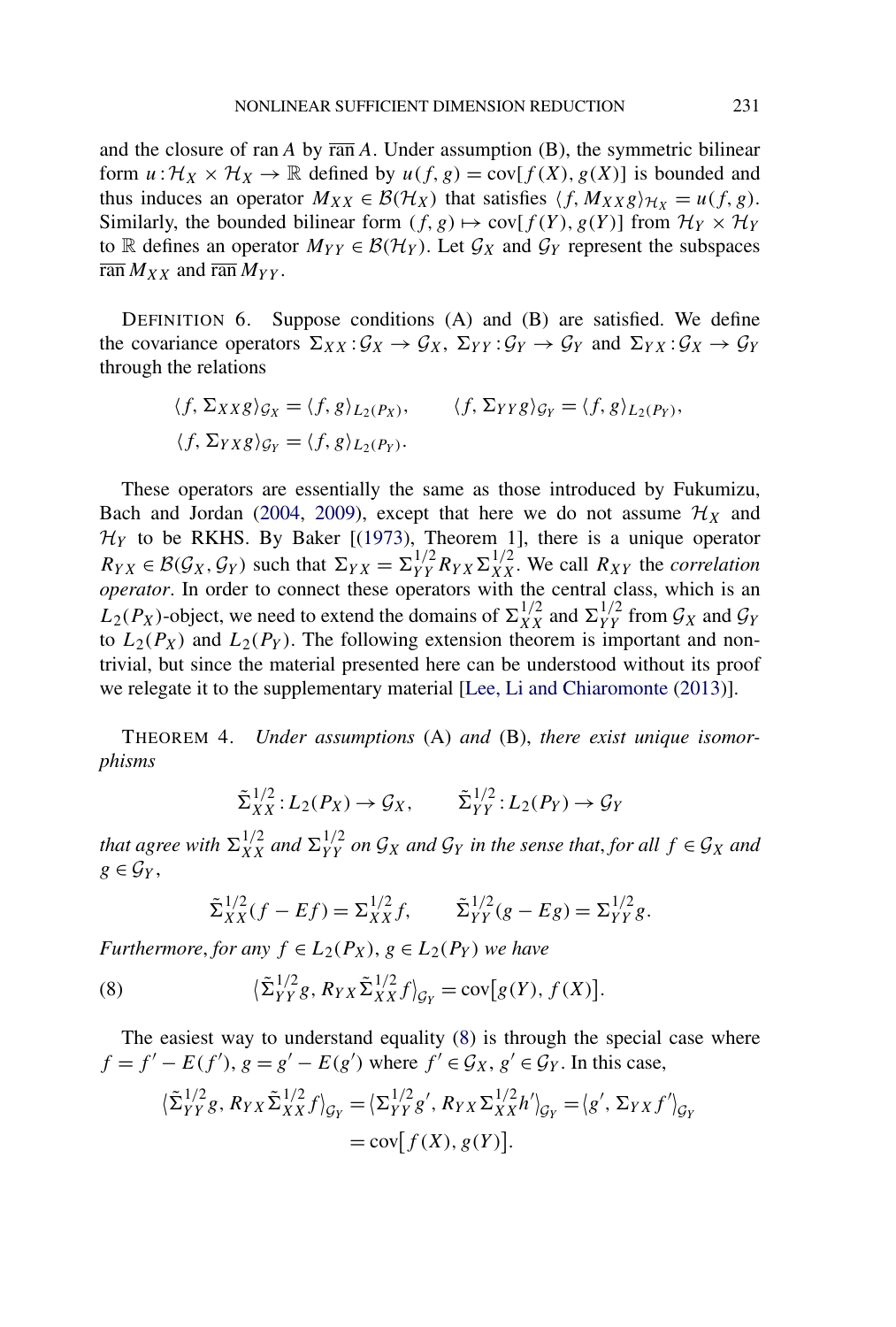<span id="page-11-0"></span>The theorem also implies that, for all  $f, g \in L_2(P_X)$  and  $s, t \in L_2(P_Y)$ ,

$$
\langle \tilde{\Sigma}_{XX}^{1/2} g, \tilde{\Sigma}_{XX}^{1/2} f \rangle_{\mathcal{G}_X} = \langle g, f \rangle_{L_2(P_X)} = \text{cov}[g(X), f(X)],
$$
  

$$
\langle \tilde{\Sigma}_{YY}^{1/2} s, \tilde{\Sigma}_{YY}^{1/2} t \rangle_{\mathcal{G}_Y} = \langle s, t \rangle_{L_2(P_Y)} = \text{cov}[s(Y), t(Y)].
$$

5.2. *Generalized SIR*. The results of the last subsection allow us to characterize  $L_2(P_X) \ominus L_2(P_Y)$  in terms of extended covariance operators, which is the key to developing its estimator. Recall that classical SIR [\[Li](#page-27-0) [\(1991\)](#page-27-0)] for linear SDR is based on the matrix

(9) 
$$
\left[\text{var}(X)\right]^{-1} \text{var}\left[E(X|Y)\right].
$$

Under the linear conditional mean assumption requiring that  $E(X|\beta^{T}X)$  be linear in *X* for any matrix  $\beta$  spanning  $S_{Y|X}$ , the re-scaled "inverse" conditional mean  $[\text{var}(X)]^{-1} E(X|Y)$  is contained in this space. To generalize this to the nonlinear setting, we first introduce a conditional mean operator.

DEFINITION 7. We call the operator  $\tilde{\Sigma}_{YY}^{-1/2} R_{YX} \tilde{\Sigma}_{XX}^{1/2} : L_2(P_X) \to L_2(P_Y)$  the conditional expectation operator, and denote it by  $E_{X|Y}$ .

The relation between the conditional expectation operator and conditional expectations is elucidated by the next proposition, which is followed by an important corollary.

PROPOSITION 3. *Under conditions* (A) *and* (B), *we have*:

(1) *for any f* ∈ *L*<sub>2</sub>(*P<sub>X</sub>*), *E<sub>X|</sub>Y f* = *E*(*f*(*X*)|*Y*);

(2) *for any*  $g \in L_2(P_Y)$ ,  $E_{X|Y}^* g = E(g(Y)|X)$ .

PROOF. For any  $g \in L_2(P_Y)$ ,

$$
\langle E_{X|Y} f, g \rangle_{L_2(P_Y)} = \langle \tilde{\Sigma}_{YY}^{-1/2} R_{YX} \tilde{\Sigma}_{XX}^{1/2} f, g \rangle_{L_2(P_Y)} = \langle R_{YX} \tilde{\Sigma}_{XX}^{1/2} f, \tilde{\Sigma}_{YY}^{1/2} g \rangle_{\mathcal{H}_Y} = \text{cov}(f(X), g(Y)),
$$

where the last equality follows from [\(8\)](#page-10-0). Hence  $cov(f(X) - (E_{X|Y}f)(Y))$ ,  $g(Y) = 0$ . By the definition of conditional expectation,  $E_{X|Y} f = E(f(X)|Y)$ , which proves 1. Assertion 2 follows from the fact that  $\tilde{\Sigma}_{YY}^{-1/2}$  and  $\tilde{\Sigma}_{XX}^{1/2}$  are isomorphisms, and  $R_{YX}^* = R_{XY}$ .  $\Box$ 

COROLLARY 1. *Under conditions* (A) *and* (B), *for any*  $f, g \in L_2(P_X)$ ,

(10) 
$$
\langle g, E_{X|Y}^* E_{X|Y} f \rangle_{L_2(P_X)} = \text{cov}[E(g(X)|Y), E(f(X)|Y)].
$$

*Moreover,*  $E_{X|Y}^*E_{X|Y} \in \mathcal{B}(L_2(P_X))$ , and its norm is no greater than 1.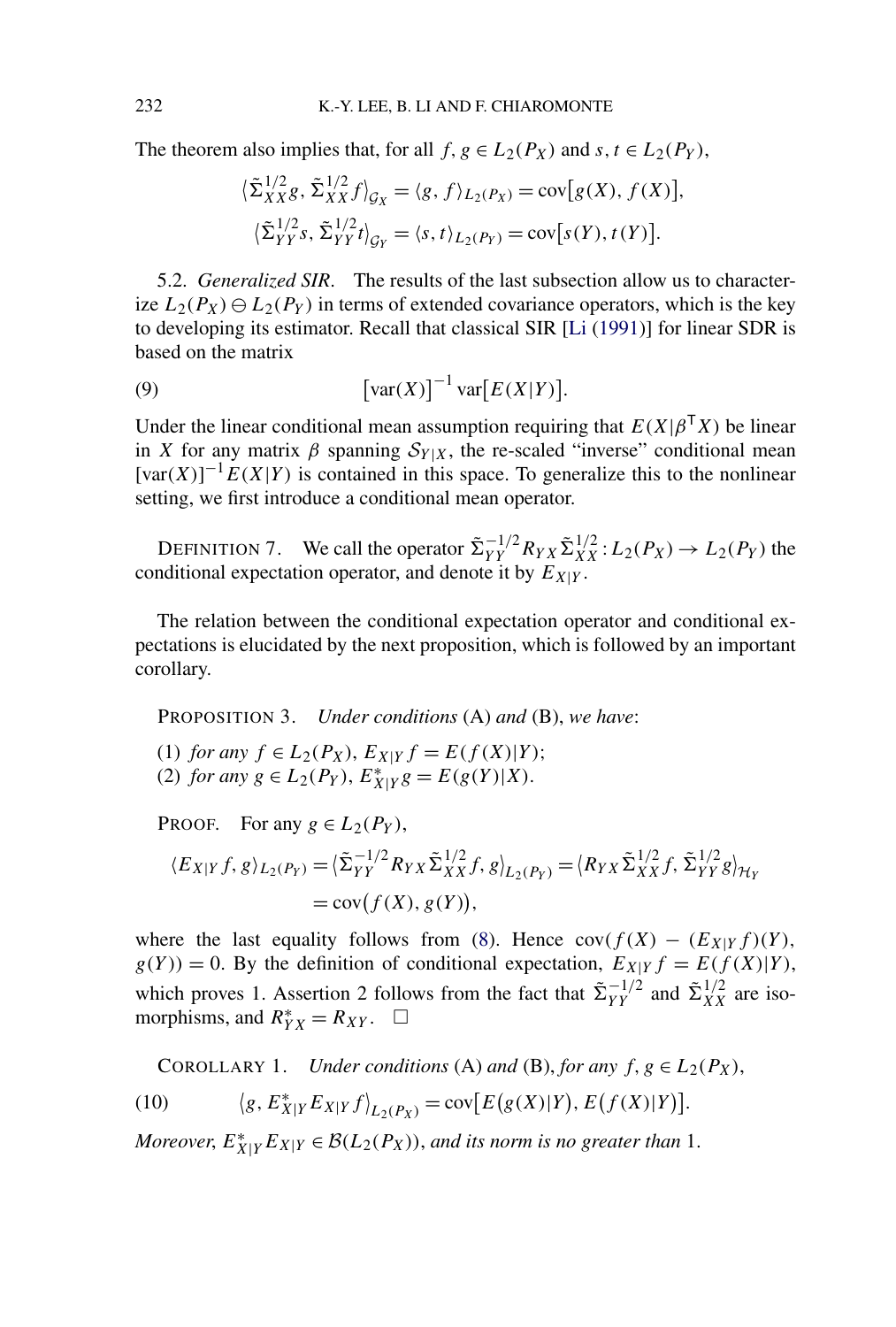<span id="page-12-0"></span>PROOF. We have

$$
\langle g, E_{X|Y}^* E_{X|Y} f \rangle_{L_2(P_X)} = \langle E_{X|Y} g, E_{X|Y} f \rangle_{L_2(P_X)}
$$
  
=  $\langle E(g(X)|Y), E(f(X)|Y) \rangle_{L_2(P_X)}$ 

which is the right-hand side of [\(10\)](#page-11-0). Moreover, since  $\tilde{\Sigma}_{XX}^{1/2}$  is isomorphic, we have

$$
E_{X|Y}^* E_{X|Y} = (\tilde{\Sigma}_{YY}^{-1/2} R_{YX} \tilde{\Sigma}_{XX}^{1/2})^* (\tilde{\Sigma}_{YY}^{-1/2} R_{YX} \tilde{\Sigma}_{XX}^{1/2}) = \tilde{\Sigma}_{XX}^{-1/2} R_{XY} R_{YX} \tilde{\Sigma}_{XX}^{1/2}.
$$

Hence  $||E_{X|Y}^*E_{X|Y}|| \le ||\tilde{\Sigma}_{XX}^{-1/2}|| ||R_{XY}|| ||R_{YX}|| ||\tilde{\Sigma}_{XX}^{1/2}||$ . Because  $\tilde{\Sigma}_{XX}^{1/2}$  and  $\tilde{\Sigma}_{XX}^{-1/2}$  are isomorphisms, their norms are both 1. By Baker [[\(1973\)](#page-26-0), Theorem 1],  $||R_{YX}|| \le 1$ . Hence  $||E_{X|Y}^*E_{X|Y}|| \le 1$ . □

From this corollary we see that the quadratic form

$$
f \mapsto \langle f, E_{X|Y}^* E_{X|Y} f \rangle_{L_2(P_X)}, \qquad L_2(P_X) \times L_2(P_X) \to \mathbb{R}
$$

generalizes the matrix var $[E(X|Y)]$  of the linear case, which is the essential ingredient of SIR for linear SDR. It is then not surprising that the operator  $E_{X|Y}^*E_{X|Y}$  is closely connected to the central class for nonlinear SDR, as shown in the following theorem.

THEOREM 5. *If conditions* (A) *and* (B) *are satisfied and*  $\mathfrak{S}_{Y|X}$  *is complete, then*

$$
\overline{\operatorname{ran}}(E_{X|Y}^*E_{X|Y})=\mathfrak{S}_{Y|X}.
$$

PROOF. By Lemma [1,](#page-6-0)  $f \in \mathfrak{C}_{Y|X}$  if and only if  $f \in L_2(P_X)$  and  $E(f|Y) = 0$ . By Proposition [3,](#page-11-0) this happens if and only if  $f \in \text{ker } E_{X|Y}$ . This shows ker  $E_{X|Y} =$  $\mathfrak{C}_{Y|X}^{\perp}$ . However, because ker $(E_{X|Y}) = \ker(E_{X|Y}^* E_{X|Y})$ , we have

$$
\overline{\text{ran}}(E_{X|Y}^* E_{X|Y}) = [\text{ker}(E_{X|Y}^* E_{X|Y})]^{\perp} = (\text{ker } E_{X|Y})^{\perp} = (\mathfrak{C}_{Y|X}^{\perp})^{\perp} = \mathfrak{C}_{Y|X}.
$$

Since  $\mathfrak{S}_{Y|X}$  is complete, we have  $\mathfrak{C}_{Y|X} = \mathfrak{S}_{Y|X}$ , as desired.  $\Box$ 

Note that, unlike in classical SIR for linear SDR, here we do not have to consider an analogue to the rescaling  $[\text{var}(X)]^{-1}$  in [\(9\)](#page-11-0). This is because the  $L_2(P_X)$ inner product absorbs the marginal variance in the predictor vector. We refer to the sample estimator based on  $\overline{ran}(E_{X|Y}^*E_{X|Y})$  (see Section [7.2\)](#page-17-0) as *generalized SIR* or GSIR. The GSIR estimator is related to kernel canonical component analysis (KCCA) introduced by [Bach and Jordan](#page-26-0) [\(2002\)](#page-26-0); see also [Fukumizu, Bach and](#page-27-0) [Gretton](#page-27-0) [\(2007\)](#page-27-0). In Section [7.2](#page-17-0) we will explore similarities and differences between these two methods.

*,*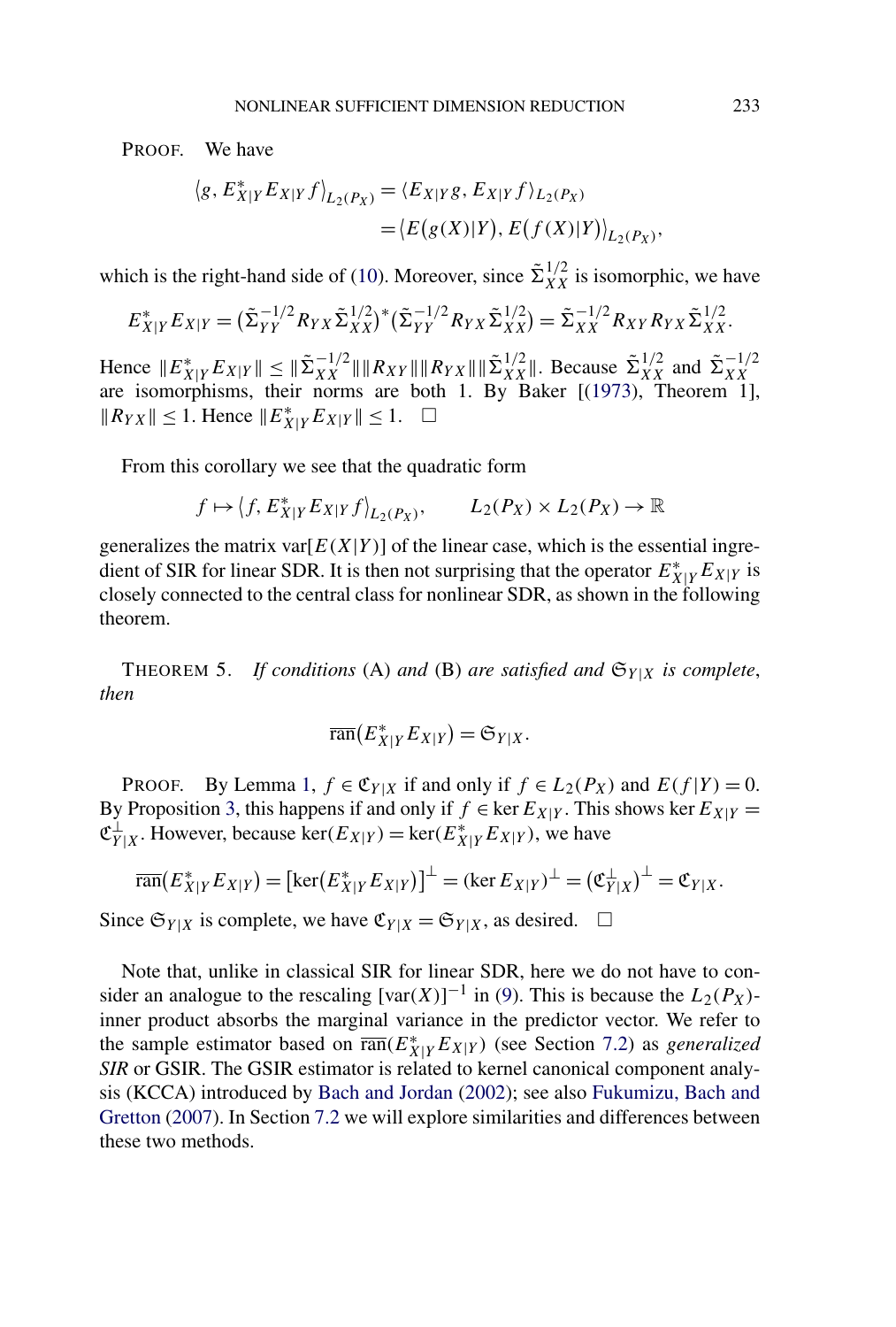<span id="page-13-0"></span>5.3. *Kernel SIR*. We now turn to another nonlinear SDR estimator, which was proposed by [Wu](#page-27-0) [\(2008\)](#page-27-0) and further studied by [Yeh, Huang and Lee](#page-27-0) [\(2009\)](#page-27-0), called *kernel sliced inverse regression* (KSIR). In our setting, the population-level description of this estimator is as follows. Let  $\mathcal{H}_X$  be a Hilbert space satisfying (A) and (B) (in this case an RKHS, but this assumption is unnecessary). Let  $T: \mathcal{H}_X \to L_2(P_X)$  be the centering transformation  $T(f) = f - E(f)$ . Let  $J_1, \ldots, J_h$  be a partition of  $\Omega_Y$ , and let  $\mu_1, \ldots, \mu_h \in \overline{\text{ran } T}$  be the Riesz representations of the linear functionals

 $T_j: \overline{\operatorname{ran}} T \to \mathbb{R}, \qquad g \mapsto E(g(X)|Y \in J_i), \qquad i = 1, \ldots, h.$ 

In our language, KSIR uses (the sample version of) the subspace span $(\Sigma_{XX}^{-1}\mu_1, \ldots,$  $\Sigma_{XX}^{-1}\mu_h$ ) to estimate  $\mathfrak{S}_{Y|X}$ . The next theorem shows that any such representation must be a member of  $\mathfrak{C}_{Y|X}$ , and thus of  $\mathfrak{S}_{Y|X}$  (since  $\mathfrak{C}_{Y|X} \subseteq \mathfrak{S}_{Y|X}$ )—which implies that KSIR is unbiased.

THEOREM 6. *If* (A) and (B) hold, then  $\mu_j \in \mathfrak{C}_{Y|X}$ .

PROOF. By condition (A),  $\overline{\text{ran}} T = L_2(P_X)$ . If  $f \in L_2(P_X) \oplus L_2(P_Y) \subseteq \overline{\text{ran}} T$ , then, by Lemma [1,](#page-6-0)  $E(f|Y) = 0$ . Hence  $\langle f, \mu_i \rangle_{L_2(P_X)} = E[f(X)|Y \in J_i] = 0$ .  $\Box$ 

[Yeh, Huang and Lee](#page-27-0) [\(2009\)](#page-27-0) give another unbiasedness proof for KSIR, but they assume that the spanning functions of  $\mathcal{H}_X$ , say  $f_1, \ldots, f_m$ , satisfy the linear conditional mean assumption. That is, for any  $f \in \mathcal{H}_X$ ,  $E(f | f_1, \ldots, f_m)$  has the form  $c_0 + c_1 f_1 + \cdots + c_m f_m$  for some  $c_0, \ldots, c_m \in \mathbb{R}$ . This condition is an analogue of the linear conditional mean assumption for linear SDR; see, for example, [Li](#page-27-0) [\(1991\)](#page-27-0) and [Cook and Li](#page-26-0) [\(2002\)](#page-26-0). Interestingly, our result no longer relies on this assumption. The reason Yeh, Huang and Lee need the assumption in the first place is that they define the central class [Definition 1 of [Yeh, Huang and Lee](#page-27-0) [\(2009\)](#page-27-0)] as the linear subspace spanned by  $h_1, \ldots, h_d$  in span $(f_1, \ldots, f_m)$  such that

$$
(11) \t\t Y \perp \perp X | h_1(X), \ldots, h_d(X),
$$

whereas we define the central class as the class of all measurable functions of  $h_1, \ldots, h_d$ . Indeed, in the nonlinear setting there is no reason to restrict to this linear span formulation, since the conditional independence (11) only relies on the  $\sigma$ -field generated by  $h_1, \ldots, h_d$ .

**6. Beyond completeness: Generalized SAVE.** We now turn to the more general problem of estimating the central class when it is not complete, in which case the regression class may be a proper subset of the central class. We will generalize SAVE [\[Cook and Weisberg](#page-27-0) [\(1991\)](#page-27-0)] to the nonlinear case and show that it can recover functions beyond the regression class.

The setting here is different from that for GSIR in two respects. First, since we now deal with the location-invariant quantity  $f(X) - E[f(X)|Y]$ , we no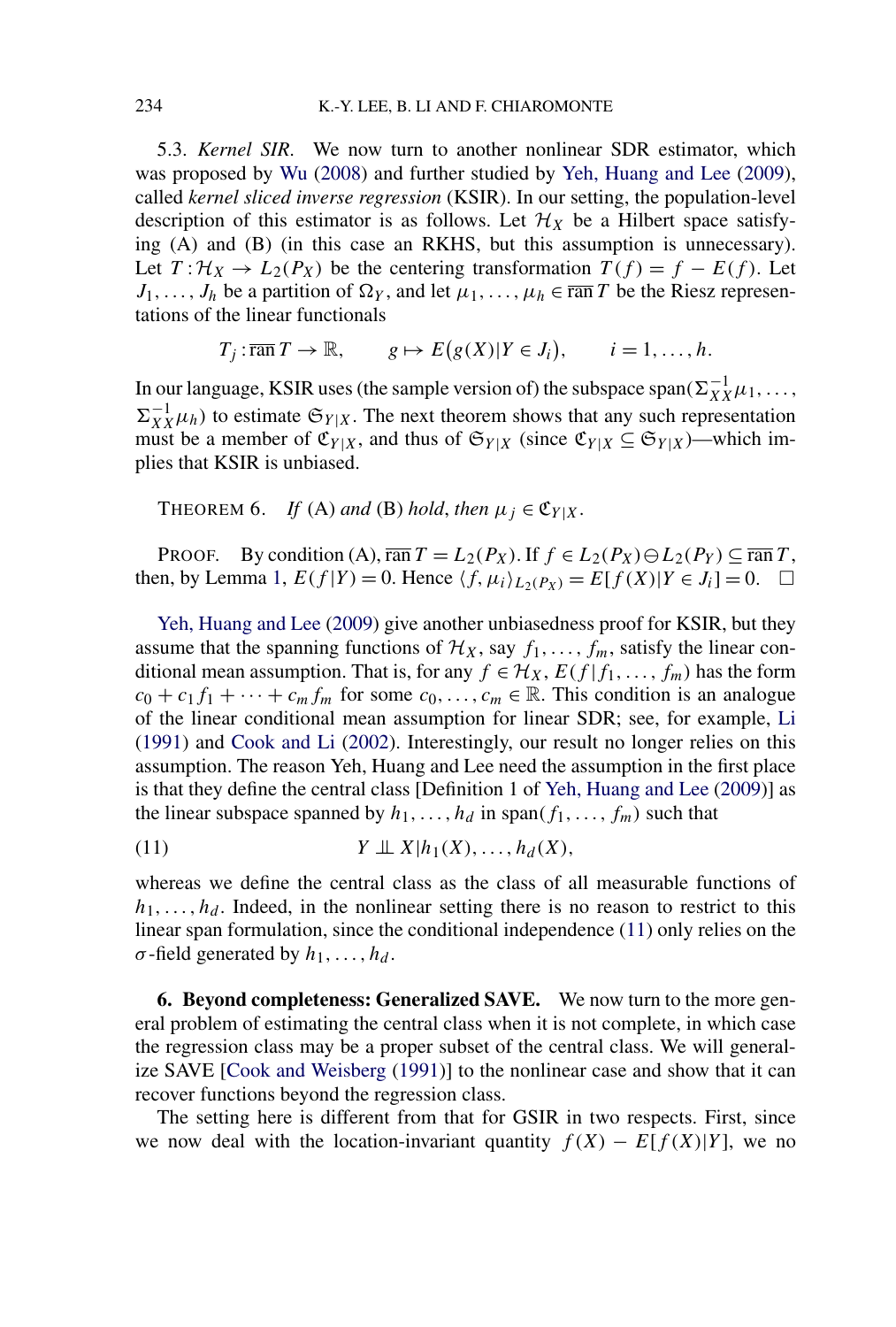<span id="page-14-0"></span>longer need to define the conditional mean operator through the centered  $L_2$ spaces  $L_2(P_Y)$  and  $L_2(P_X)$ . Second, we now define relevant operators through  $L_2$ -spaces instead of RKHSs, which is more convenient in this context. Let  $L'_2(P_X)$ and  $L'_{2}(P_{Y})$  denote the noncentered  $L_{2}$ -spaces. Define the noncentered conditional mean operator  $E'_{X|Y}$ :  $L'_{2}(P_{X}) \rightarrow L'_{2}(P_{Y})$  through

(12) 
$$
\langle g, E'_{X|Y} f \rangle_{L'_2(P_X)} = E(g(Y)f(X)), \qquad f \in L'_2(P_X), g \in L'_2(P_Y).
$$

By the same argument of Proposition [3,](#page-11-0)  $E'_{X|Y} f = E(f(X)|Y)$ . To generalize SAVE, we introduce a new type of conditional variance operator.

DEFINITION 8. For each  $y \in \Omega_Y$ , the bilinear form

$$
L_2(P_X) \times L_2(P_X) \to \mathbb{R}, \qquad (f, g) \mapsto (E'_{X|Y}(fg) - E'_{X|Y}fE'_{X|Y}g)(y)
$$

uniquely defines an operator  $V_{X|Y}(y) \in \mathcal{B}(L_2(P_X))$  via the Riesz representation. We call the random operator

$$
V_{X|Y} : \Omega_Y \to \mathcal{B}(L_2(P_X)), \qquad y \mapsto V_{X|Y}(y)
$$

the heteroscedastic conditional variance operator given *Y* .

The operator  $V_{X|Y}$  is different from the conditional variance operator  $\Sigma_{X|Y}$ introduced by Fukumizu, Bach and Jordan [\(2004,](#page-27-0) [2009\)](#page-27-0). In a sense,  $\Sigma_{X|Y}$  is a generalization of  $E[var(X|Y)]$  rather than var $(X|Y)$ , because  $\langle f, \Sigma_{X|Y} f \rangle_{\mathcal{H}_X} =$ *E*[var $(f(X)|Y)$ ]. Note that *E*[var $(f(X)|Y)$ ] becomes var $(f(X)|Y)$  only when the latter is nonrandom. So  $\Sigma_{X|Y}$  might be called a *homoscedastic* conditional variance operator. In contrast,  $\langle f, V_{X|Y} f \rangle_{L_2(P_X)}$  gives directly the conditional variance var $[f(X)|Y]$ , hence the term heteroscedastic conditional variance operator. Here, we should also stress that  $E'_{X|Y}$  is defined between noncentered  $L'_{2}(P_X)$  and  $L'_2(P_Y)$ , whereas  $V_{X|Y}(y)$  is defined between centered  $L_2(P_X)$  and  $L_2(P_X)$ .

We now define the expectation of a generic random operator  $A: \Omega_Y \to$  $\mathcal{B}(L_2(P_X))$ . For each  $f \in L_2(P_X)$  and  $x \in \Omega_X$ , the mapping  $y \mapsto (A(y)f)(x)$  defines a random variable. Its expectation defines a function  $x \mapsto \int_{\Omega_Y} (A(y)f)(x) \times$  $P_Y(dy)$ , which is a member of  $L_2(P_X)$ . Denoting this member as  $\tilde{f}$ , we define the nonrandom operator  $L_2(P_X) \to L_2(P_X)$ ,  $f \mapsto \tilde{f}$  as the expectation  $E(A)$ . We now consider the operator

(13) 
$$
S = E(V - V_{X|Y})^{2} : L_{2}(P_{X}) \to L_{2}(P_{X}),
$$

where  $V: L_2(P_X) \to L_2(P_X)$  is the (unconditional) covariance operator defined by

$$
\langle f, Vg \rangle_{L_2(P_X)} = \text{cov}(f(X), g(X)).
$$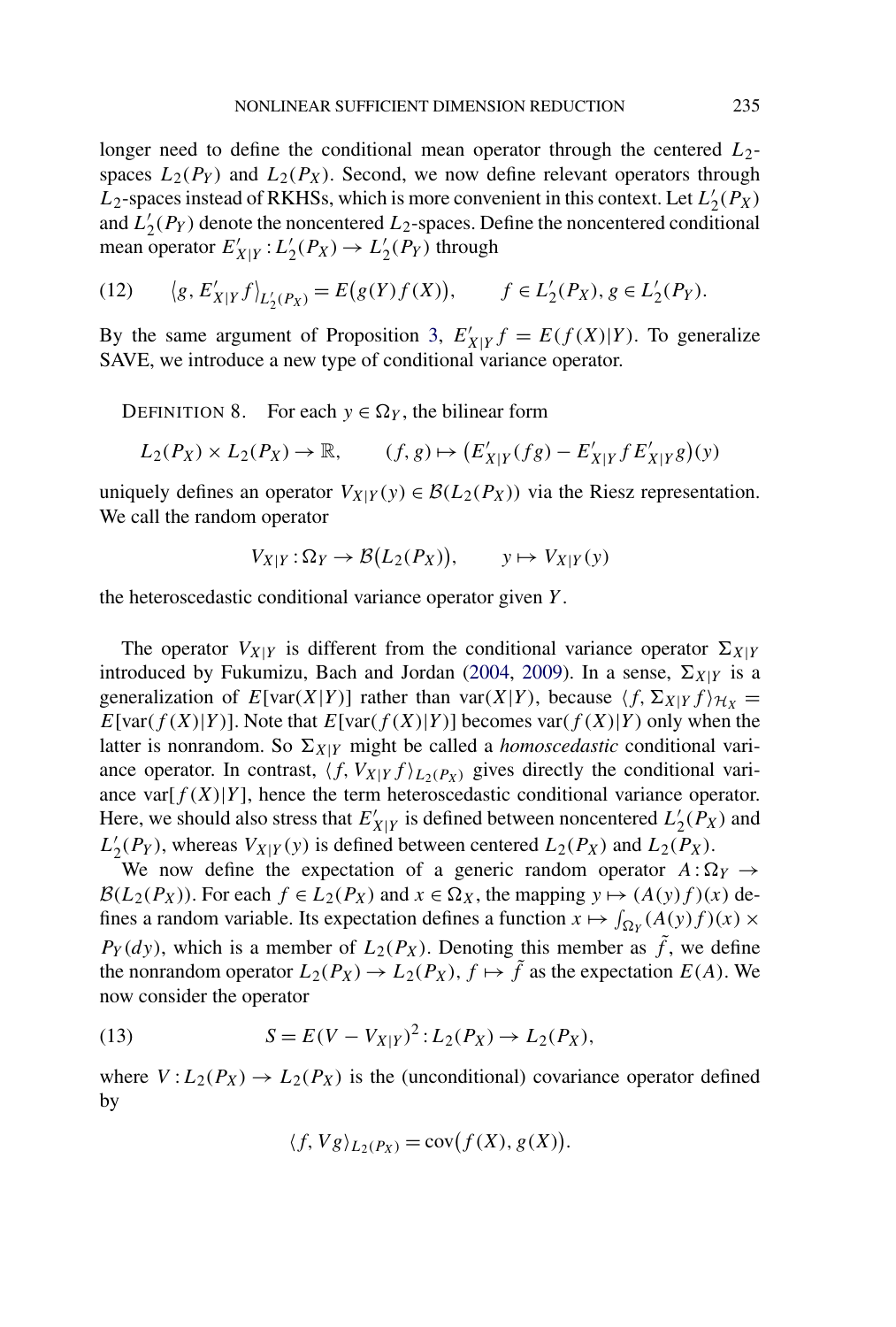<span id="page-15-0"></span>This operator is similar to  $\tilde{\Sigma}_{XX}$  in Section [5](#page-9-0) except that it is not defined through RKHS. The operator *S* is an extension of the SAVE matrix [\[Cook and Weisberg](#page-27-0) [\(1991\)](#page-27-0)]

(14) 
$$
\Sigma^{-1} E[\text{var}(X) - \text{var}(X|Y)]^2 \Sigma^{-1}.
$$

Let  $\beta$  be a basis matrix of the central subspace  $S_{Y|X}$  of linear SDR. Cook and Weisberg show that if  $E(X|\beta^{T}X)$  is linear in  $\beta^{T}X$  and var $(X|\beta^{T}X)$  is nonrandom, then the column space of (14) is contained in  $S_{Y|X}$ . The next theorem generalizes this result, but without requiring an analogue of the linear conditional mean assumption.

THEOREM 7. *Suppose that conditions* (A) *and* (B) *are satisfied*, *and*  $var[f(X)|\mathcal{G}_{Y|X}]$  *is nonrandom for any*  $f \in \mathfrak{S}_{Y|X}^{\perp}$ . *Then*  $\overline{ran} S \subseteq \mathfrak{S}_{Y|X}$ .

PROOF. Let  $f \perp \mathfrak{S}_{Y|X}$ . We claim that for any  $y \in \Omega_Y$ ,

(15) 
$$
\langle f, [V - V_{X|Y}(y)] f \rangle_{L_2(P_X)} = 0.
$$

Because  $Y \perp \!\!\! \perp X | \mathcal{G}_{Y|X}$ , we have

$$
var(f(X)|Y) = var(E(f(X)|\mathcal{G}_{Y|X})|Y) + E(var(f(X)|\mathcal{G}_{Y|X})|Y).
$$

Because, by Lemma [1,](#page-6-0)  $E(f(X)|\mathcal{G}_{Y|X})$  is constant, the first term is 0. Because  $var(f(X)|\mathcal{G}_{Y|X})$  is nonrandom, the second term is  $var(f(X)|\mathcal{G}_{Y|X})$ . Hence

$$
\text{var}(f(X)|Y) = \text{var}(f(X)|\mathcal{G}_{Y|X}).
$$

Similarly,

$$
\text{var}(f(X)) = \text{var}(E(f(X)|\mathcal{G}_{Y|X})) + E(\text{var}(f(X)|\mathcal{G}_{Y|X})) = \text{var}(f(X)|\mathcal{G}_{Y|X}).
$$

Therefore  $var(f(X)|Y) = var(f(X))$ , which implies (15). Since  $V - V_{X|Y}(y)$  is self-adjoint, (15) implies  $f \in \text{ker } V_{X|Y}(y)$ . Hence

$$
\langle f, [V - V_{X|Y}(y)]^2 f \rangle_{L_2(P_X)} = 0.
$$

Now integrate both sides of this equation to obtain

$$
\int_{\Omega_Y} \langle f, (V - V_{X|Y}(y))^2 f \rangle_{L_2(P_X)} P_Y(dy) \n= \left\langle f, \int_{\Omega_Y} (V - V_{X|Y}(y))^2 f P_Y(dy) \right\rangle_{L_2(P_X)} \n= \left\langle f, (E(V - V_{X|Y})^2) f \right\rangle_{L_2(P_X)} = 0.
$$

Hence  $f \in \ker E(V - V_{X|Y})^2$ , as desired.  $\Box$ 

Similar to the case of GSIR, we do not need to employ the rescaling by  $\Sigma^{-1}$ in (14) when generalizing SAVE, because the  $L_2(P_X)$ -inner product absorbs any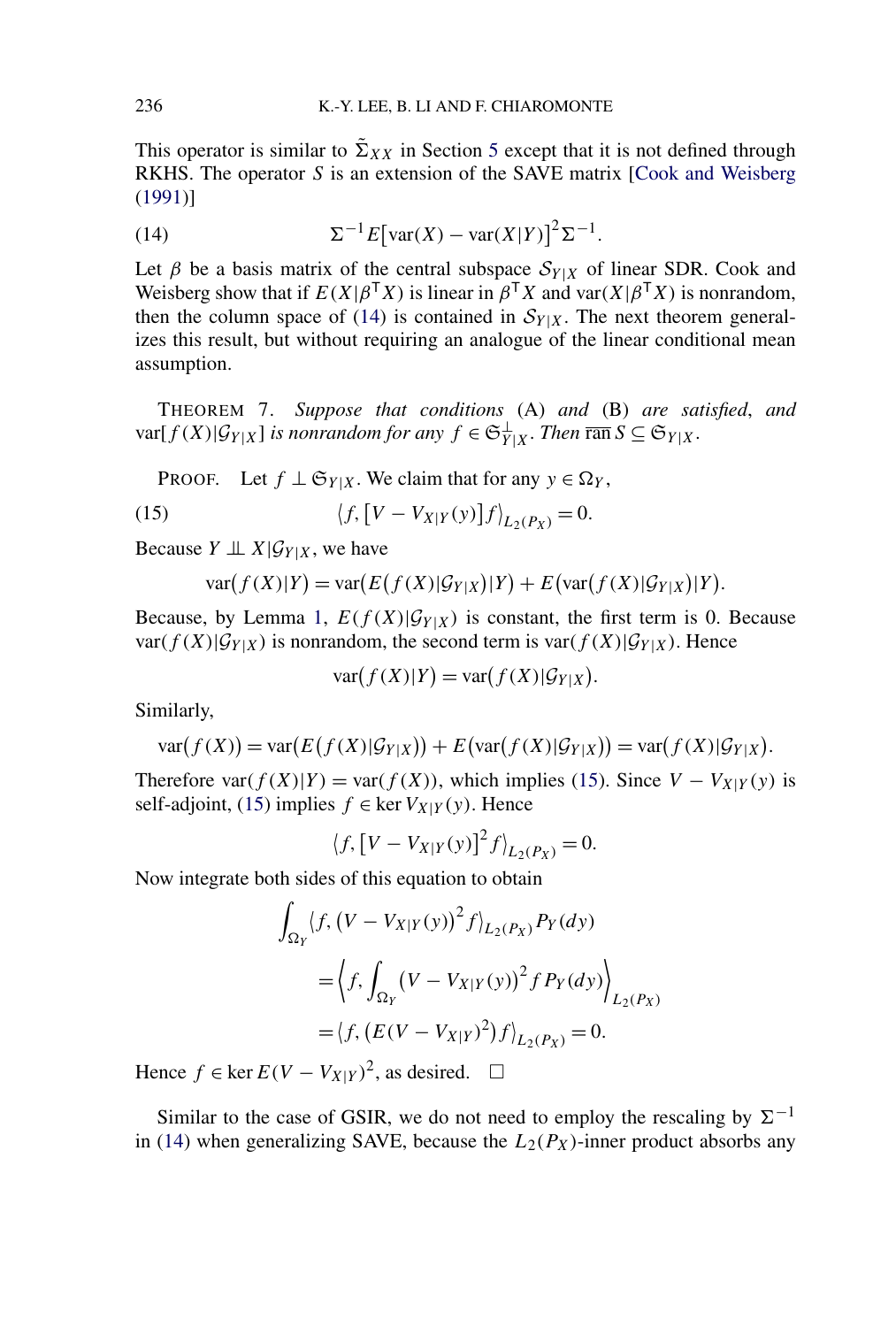<span id="page-16-0"></span>marginal variance. We call the estimator derived from ran *S* (see Section [7.3\)](#page-19-0) *generalized SAVE* or GSAVE. The next theorem shows that GSAVE can recover functions outside  $\mathfrak{C}_{Y|X}$ .

THEOREM 8. *If conditions* (A) *and* (B) *are satisfied, then*  $\mathfrak{C}_{Y|X} \subseteq \overline{\operatorname{ran}} S$ .

PROOF. Since *S* is self-adjoint, it suffices to show that ker  $S \subseteq \mathfrak{C}_{Y|X}^{\perp}$ . For any  $f \in \ker S$ ,

$$
\int_{\Omega_Y} \langle f, (V - V_{X|Y})^2(y) f \rangle P_Y(dy) = 0.
$$

Hence  $\langle f, (V - V_{X|Y}(y))^2 f \rangle_{L_2(P_X)} = 0$  a.s.  $P_Y$ , which implies  $(V - V_{X|Y}(y)) f =$ 0 a.s. *PY* . Then

$$
\int_{\Omega_Y} \langle f, (V - V_{X|Y}(y)) f \rangle_{L_2(P_X)} P_Y(dy) = 0.
$$

By Definition [8,](#page-14-0) the left-hand side is var $[f(X)] - E$ [var $(f(X)|Y)$ ] = var $[E(f(X))]$ *Y*)]. Hence  $\text{var}[E(f(X)|Y)] = 0$ , which implies  $E[f(X)|Y] = E[f(X)] = 0$ . By Lemma [1,](#page-6-0) we have  $f \in L_2(P_X) \ominus L_2(P_Y) = \mathfrak{C}_{Y|X}^{\perp}$ , as desired.  $□$ 

Combining Theorems [7](#page-15-0) and 8 we see that

$$
\mathfrak{C}_{Y|X} \subseteq \overline{\operatorname{ran}}\,S \subseteq \mathfrak{S}_{Y|X},
$$

which is analogous to the relation [\(3\)](#page-2-0) in the classical setting. Thus we can expect GSAVE to discover functions outside the class  $\mathfrak{C}_{Y|X}$ , just as we can expect SAVE to discover vectors outside the space spanned by SIR.

**7. Algorithms.** We now develop algorithms for the sample versions of GSIR and GSAVE, together with a cross-validation scheme to select parameters in the GSIR and GSAVE algorithms. These sample versions involve representing the operators in Theorems [5](#page-12-0) and [7](#page-15-0) as matrices. To formulate the algorithms we need to introduce coordinate representations of functions and operators, which we adopt with modifications from Horn and Johnson [[\(1985\)](#page-27-0), page 31]; see also [Li, Chun](#page-27-0) [and Zhao](#page-27-0) [\(2012\)](#page-27-0).

Throughout this section,  $A^{\dagger}$  represents the Moore–Penrose inverse of a matrix *A*,  $A^{\dagger\alpha}$  represents  $(A^{\dagger})^{\alpha}$ ,  $I_n$  denotes the  $n \times n$  identity matrix,  $1_n$  denotes the vector in  $\mathbb{R}^n$  whose entries are all 1 and  $Q = I_n - 1_n 1_n^T/n$ . Let  $\kappa_X : \Omega_X \times \Omega_X \to$ R be a positive definite function. Also, let  $K_X$  be the  $n \times n$  the Gram matrix  $\{k_X(X_i, X_j): i, j = 1, \ldots, n\}$ ,  $G_X$  its centered versions  $QK_XQ$  and  $L_X$  the Gram matrices with intercept; that is,  $L_X = (1_n, K_X)^T$ . Finally, define  $\kappa_Y, K_Y, G_Y, L_Y$ in the same manner for *Y* .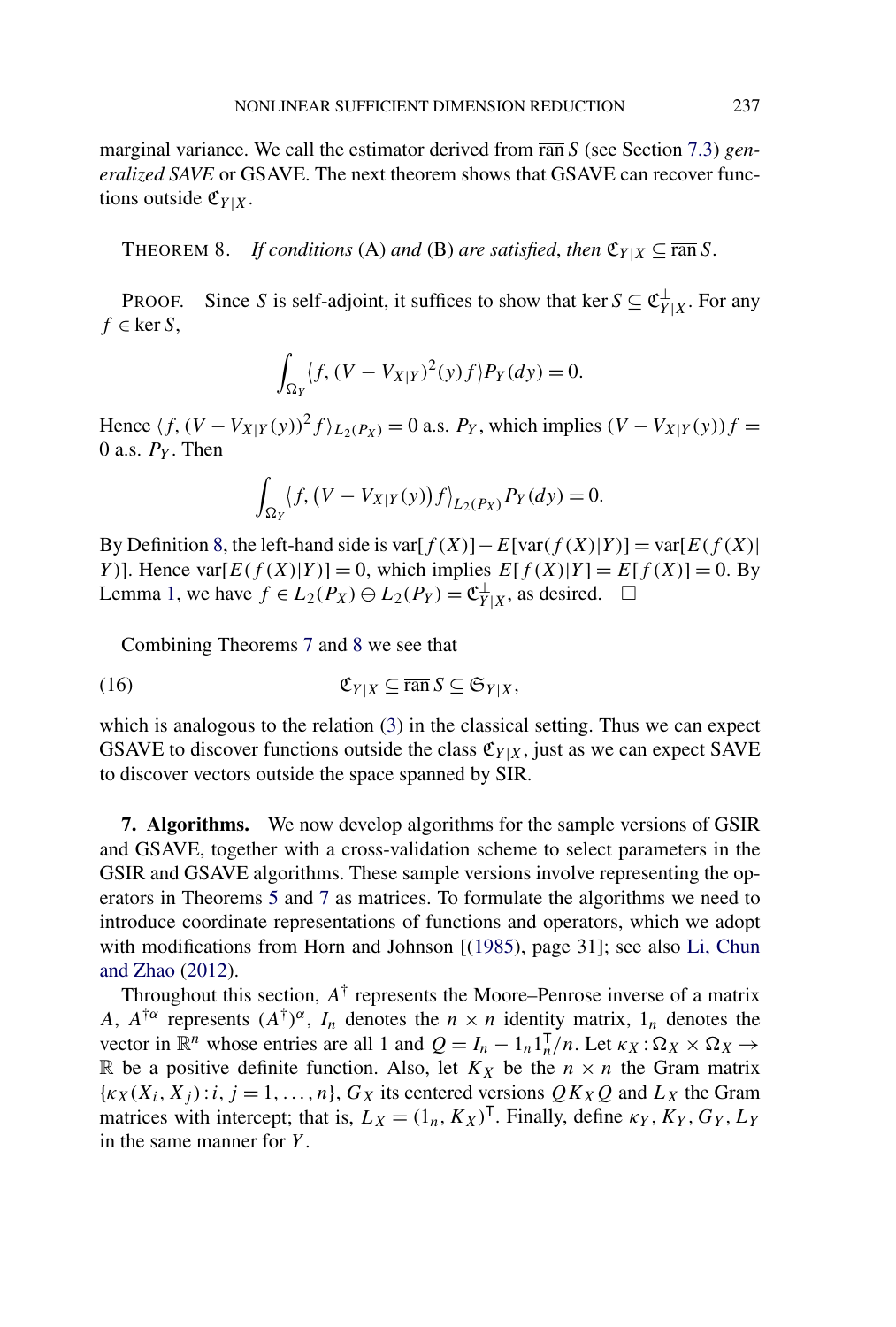<span id="page-17-0"></span>7.1. *Coordinate representation*. Let  $H$  be a finite-dimensional Hilbert space with spanning system  $\mathcal{B} = \{b_1, \ldots, b_n\}$ . For an  $f \in \mathcal{H}$ , let  $[f]_{\mathcal{B}} \in \mathbb{R}^n$  denote the coordinates of *f* relative to *B*; that is,  $f = \sum_{i=1}^{n} ([f]_B)_i b_i$ . Let  $b : \Omega_X \to \mathbb{R}^n$  denote the  $\mathbb{R}^n$ -valued function  $(b_1, \ldots, b_n)^\mathsf{T}$ . Then we can write  $f = [f]_B^\mathsf{T} b$ . Let  $A: \mathcal{H} \to \mathcal{H}'$ , where  $\mathcal{H}'$  is another finite-dimensional Hilbert spaces with spanning system  $C = \{c_1, \ldots, c_m\}$  and let  $c = (c_1, \ldots, c_m)^\top$ . Then, for  $f \in \mathcal{H}$ ,

$$
Af = A(bT[f]B) = (Ab1,..., Abn)[f]B = (cT[Ab1]C,..., cT[Abn]C)[f]B.
$$

Thus, if we let  $_{\mathcal{C}}[A]_{\mathcal{B}} = (\lceil Ab_1 \rceil_{\mathcal{C}}, \ldots, \lceil Ab_n \rceil_{\mathcal{C}})$ , then  $Af = c^{\mathsf{T}}(c[A]_{\mathcal{B}})[f]_{\mathcal{B}}$ . In other words,

$$
[Af]_{\mathcal{C}} = (c[A]_{\mathcal{B}})[f]_{\mathcal{B}}.
$$

Furthermore, if  $A_1: \mathcal{H}' \to \mathcal{H}''$  is another linear operator, where  $\mathcal{H}''$  is a third finitedimensional Hilbert space with spanning system  $D$ , then, by a similar argument,

$$
D[A_1A]_B = (D[A_1]_C)(C[A]_B).
$$

Since the spanning systems in the domain and range of an operator are self-evident in the following discussion, we will write  $_C[A]_B$  and  $[f]_B$  simply as [A] and [f].

Suppose  $A \in \mathcal{B}(\mathcal{H})$  is self-adjoint. It can be shown that, for any  $\alpha > 0$ ,  $[A^{\alpha}] = [A]^{\alpha}$ . Depending on the choice of the spanning system of  $H$ , it is possible that *A* is invertible and yet [*A*] is singular, but it is generally true that  $A^{-\alpha} = [A]^{+\alpha}$ . Throughout this section the square brackets [·] will be used exclusively for denoting coordinate representations.

7.2. *Algorithm for GSIR*. At the sample level,  $P_X$  is replaced by the empirical measure  $P_{n,X}$ ;  $\mathcal{H}_X$  is the RKHS spanned by  $\mathcal{B}_X = \{\kappa_X(\cdot, X_1), \ldots, \kappa_X(\cdot, X_n)\}\$ with inner product  $\langle f, g \rangle_{\mathcal{H}_X} = [f]^T K_X[g]$ , where [·] is coordinate with respect to  $\mathcal{B}_X$ . The space  $L_2(P_{n,X})$  is spanned by  $\kappa_X(\cdot, X_i) - E_n \kappa_X(X, X_i)$ ,  $i = 1, \ldots, n$ , with inner product  $\langle f, g \rangle_{L_2(P_n, x)} = \text{cov}_n[f(X), g(X)] = n^{-1}[f]K_XQK_X[g]$ . The operator  $M_{XX}$  is defined through the relation  $\langle f, M_{XX}g \rangle_{\mathcal{H}_X} = \text{cov}_n(f(X), g(X));$ that is,

$$
[f]^{T} K_X[M_{XX}][g] = n^{-1} [f]^{T} K_X Q K_X[g].
$$

Since [f] and [g] are arbitrary members of  $\mathbb{R}^n$ , the above implies  $[M_{XX}] =$  $n^{-1}QK_X$ . Then any  $f \in \text{ran } M_{XX} \equiv \mathcal{G}_X$  can be written as  $M_{XX}g$  for some  $g \in \mathcal{H}_X$ , which implies  $[f] = QK_X[g] = Q[f]$ . Consequently, for any  $f, g \in \mathcal{G}_X$ ,  $\langle f, g \rangle_{\mathcal{H}_X} = [f]^\mathsf{T} G_X[g].$ 

Let us now find the matrix representations of  $\Sigma_{XX}$ ,  $\Sigma_{YY}$  and  $\Sigma_{YX}$ . In the following,  $h_X$  represents the function  $x \mapsto (\kappa_X(x, X_1), \ldots, \kappa_X(x, X_n))^T$ . For any  $f \in \mathcal{G}_X$ , we have

$$
\Sigma_{XX} f = M_{XX} f = h_X^{\mathsf{T}} [M_{XX}][f] = n^{-1} h_X^{\mathsf{T}} Q K_X Q[f] = n^{-1} h_X^{\mathsf{T}} G_X[f].
$$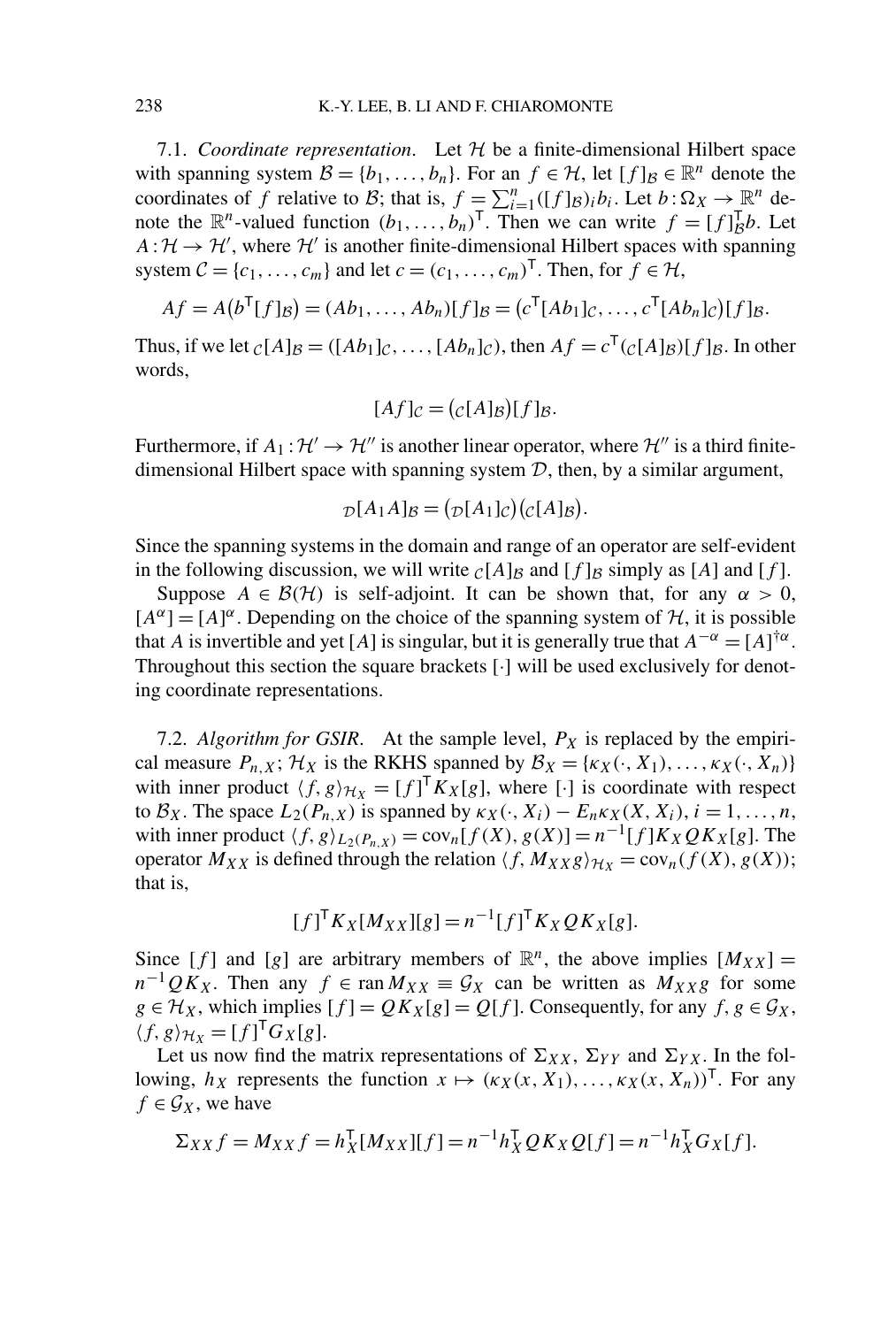Hence  $[\Sigma_{XX} f] = [\Sigma_{XX}][f] = n^{-1} G_X[f]$ . Since this is true for all  $[f] \in \text{span}(Q)$ , we have  $[\Sigma_{XX}] = n^{-1} G_X$ . By the same argument we can show that

(17) 
$$
[\tilde{\Sigma}_{XX}] = n^{-1}G_X, \qquad [\Sigma_{YY}] = [\tilde{\Sigma}_{YY}] = n^{-1}G_Y, [\Sigma_{YX}] = [\tilde{\Sigma}_{YX}] = n^{-1}G_X, \qquad [E_{X|Y}] = G_Y^{\dagger}G_X G_X^{\dagger 1/2} G_X^{1/2}.
$$

Theorem [5](#page-12-0) suggests that we use  $\overline{\text{ran}}(E_{X|Y}^*E_{X|Y})$  to estimate  $\mathfrak{S}_{Y|X}$ . Since  $E_{X|Y}^* E_{X|Y}$  is an operator on  $L_2(P_{n,X})$  to  $L_2(P_{n,X})$ , the vectors in  $\overline{\text{ran}}(E_{X|Y}^* E_{X|Y})$ can be found by

maximizing 
$$
\langle f, E_{X|Y}^* E_{X|Y} f \rangle_{L_2(P_{n,X})} = || E_{X|Y} f ||_{L_2(P_{n,Y})}^2
$$

subject to

$$
\langle f, f \rangle_{L_2(P_{n,X})} = 1.
$$

The coordinate representation of this problem is

maximizing  $[f]^\mathsf{T} [E_{X|Y}]^\mathsf{T} G_Y^2 [E_{X|Y}] [f]$  subject to  $[f]^\mathsf{T} G_X^2 [f] = 1$ .

The optimal solution is  $[f] = G_X^{\dagger} \phi$ , where  $\phi$  are the leading eigenvectors of the matrix

(18) 
$$
G_X^{\dagger} [E_{X|Y}]^{\mathsf{T}} G_Y^2 [E_{X|Y}] G_X^{\dagger} = G_X^{\dagger} G_X^{1/2} G_X^{\dagger} G_Y^{\dagger} G_Y^2 G_Y^{\dagger} G_X G_X^{\dagger 1/2} G_X^{1/2} G_X^{\dagger}.
$$

To enhance accuracy we replace the Moore–Penrose inverses  $G_X^{\dagger}$  and  $G_Y^{\dagger}$  by the ridge-regression-type regularized inverses  $(G_X + \epsilon_X I_n)^{-1}$  and  $(G_Y + \epsilon_Y I_n)^{-1}$ . We summarize the algorithm as follows:

- (1) Select the parameters  $\gamma_X$ ,  $\gamma_Y$ ,  $\epsilon_X$ ,  $\epsilon_Y$  using the algorithm in Section [7.4.](#page-20-0)
- (2) Compute the matrix

$$
(G_X + \epsilon_X I_n)^{-3/2} G_X^{3/2} (G_Y + \epsilon_Y I_n)^{-1} G_Y^2 (G_Y + \epsilon_Y I_n)^{-1} G_X^{3/2} (G_X + \epsilon_X I_n)^{-3/2}
$$

and its first *d* eigenvectors  $\phi_1, \ldots, \phi_d$  of this matrix.

(3) Form the sufficient predictors at  $x \phi_i^T (G_X + \epsilon_X I_n)^{-1} h_X(x)$ ,  $i = 1, ..., d$ .

GSIR estimation is similar to the kernel canonical correlation analysis (KCCA) developed by [Akaho](#page-26-0) [\(2001\)](#page-26-0), [Bach and Jordan](#page-26-0) [\(2002\)](#page-26-0) and [Fukumizu, Bach and](#page-27-0) [Gretton](#page-27-0) [\(2007\)](#page-27-0). In our notation, KCCA maximizes

$$
\langle g, \Sigma_{YX} f \rangle_{L_2(P_Y)} = [g]^{\mathsf{T}} G_Y G_X[f]
$$

subject to  $\langle g, \Sigma_{YY}g \rangle_{L_2(P_Y)} = [g]^T G_Y^2[f] = 1$  and  $\langle f, \Sigma_{XX} f \rangle_{L_2(P_X)} = [g]^T \times$  $G_Y^2[g] = 1$ . The optimal solution for [*f*] is  $[f] = (G_X + \epsilon I_n)^{-1}\phi$ , where  $\phi$  is one of the first *d* eigenvectors of

$$
(G_X+\epsilon I_n)^{-1}G_XG_Y(G_Y+\epsilon I_n)^{-2}G_YG_X(G_X+\epsilon I_n)^{-1}.
$$

We will compare GSIR and KCCA in Section [8.](#page-21-0)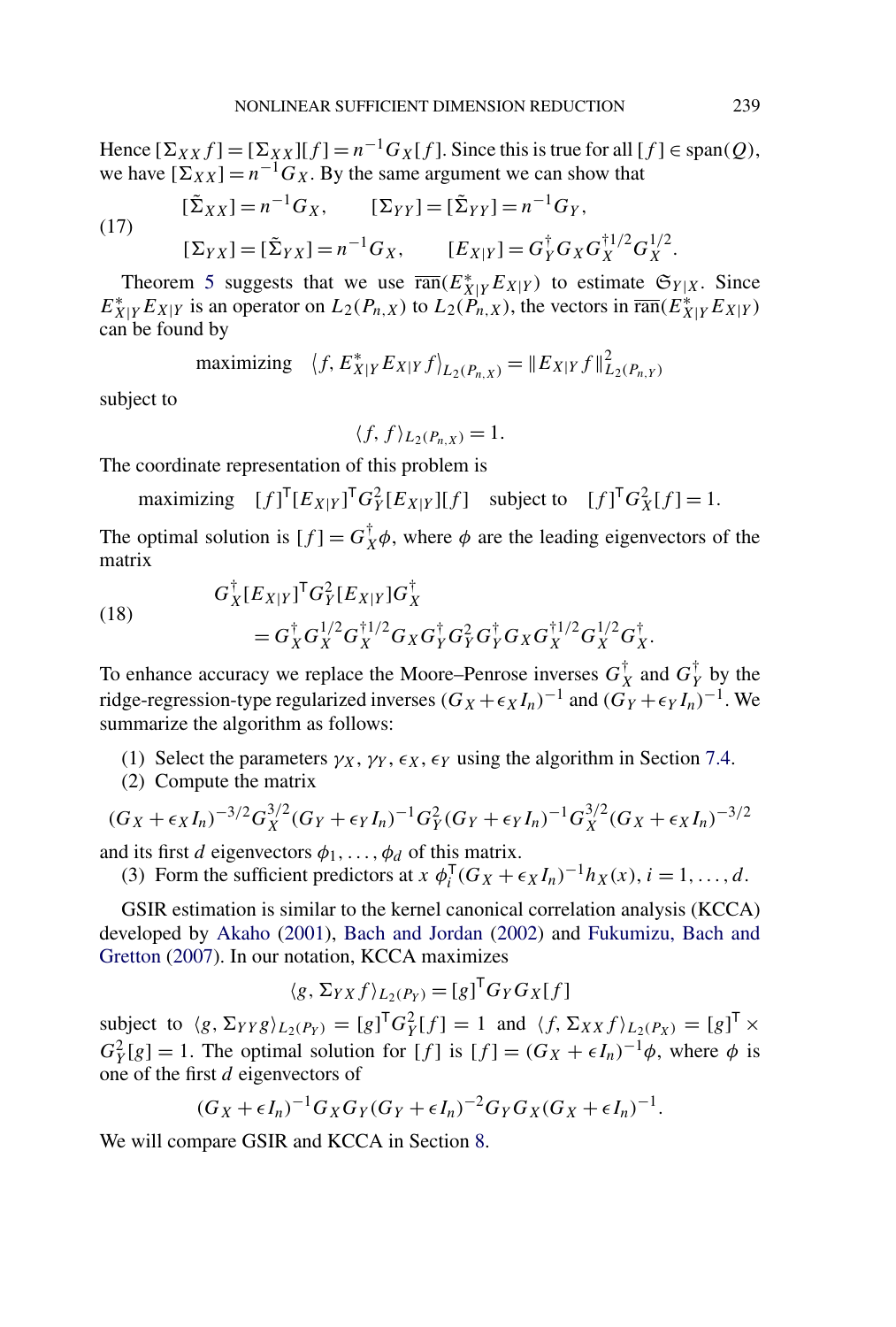<span id="page-19-0"></span>7.3. *Algorithm for GSAVE*. We first derive the sample-level representation of the operator  $V_{X|Y}(y)$ . The sample version of the noncentered  $L_2$ -classes  $L'_2(P_{n,X})$ and  $\tilde{L}'_2(P_{n,Y})$  are spanned by

(19) 
$$
C_X = \{1, \kappa_X(\cdot, X_1), \dots, \kappa_X(\cdot, X_n)\}, \qquad C_Y = \{1, \kappa_Y(\cdot, Y_1), \dots, \kappa_Y(\cdot, Y_n)\},
$$

respectively. Let [·] represent the coordinates relative to these spanning systems. Then, for any  $f \in L'_2(P_{n,X})$ ,  $(f(X_1),..., f(X_n))^T = L_X^T[f]$ . The operator  $E'_{X|Y}$  is defined through the relation  $\langle g, E'_{X|Y} f \rangle_{L'_2(P_{n,Y})} = E_n(g(Y)f(X))$ , which yields the representation

(20) 
$$
\left[E'_{X|Y}\right] = \left(L_Y L_Y^{\mathsf{T}}\right)^{\dagger} \left(L_Y L_X^{\mathsf{T}}\right).
$$

Let  $\ell_Y$  denote the function  $y \mapsto (1, \kappa_Y(y, Y_1), \ldots, \kappa_Y(y, Y_n))^T$ , and let  $\ell_X$  denote the same function of *x*. For any  $f, g \in L'_2(P_{n,X}),$ 

(21) 
$$
\{E'_{X|Y}(fg) - (E'_{X|Y}f)(E'_{X|Y}g)\}(y) = \ell_Y^{\mathsf{T}}(y)[E'_{X|Y}][fg] - [f]^{\mathsf{T}}[E'_{X|Y}]^{\mathsf{T}}\ell_Y(y)\ell_Y^{\mathsf{T}}(y)[E'_{X|Y}][g].
$$

For any  $X_i$ ,  $f(X_i)g(X_i)$  can be expressed as the *i*th entry of the vector  $L_X^{\mathsf{T}}[f] \odot$  $L_X^{\mathsf{T}}[g]$ , which is the same as  $L_X^{\mathsf{T}}(L_X L_X^{\mathsf{T}})^{\dagger} L_X(L_X^{\mathsf{T}}[f] \odot L_X^{\mathsf{T}}[g]$ , where  $\odot$  is the Hadamard product. Thus we have the coordinate representation

(22) 
$$
[fg] = (L_X L_X^{\mathsf{T}})^{\dagger} L_X (L_X^{\mathsf{T}}[f] \odot L_X^{\mathsf{T}}[g]).
$$

Substituting (20) and (22) into (21) we see that, for any  $f, g \in L'_2(P_{n,X})$ ,

(23) 
$$
\langle f, V_{X|Y}(y)g \rangle_{L_2(P_{n,X})} = [f]^{\mathsf{T}} L_X(\text{diag } C_Y(y) - C_Y(y)C_Y^{\mathsf{T}}(y)) L_X^{\mathsf{T}}[g]
$$

$$
\equiv [f]^{\mathsf{T}} L_X \Lambda(y) L_X^{\mathsf{T}}[g],
$$

where  $C_Y(y) = L_Y^{\mathsf{T}} (L_Y L_Y^{\mathsf{T}})^{\dagger} \ell_Y(y)$ .

Let  $S_n: L_2(P_{n,X}) \to L_2(P_{n,X})$  be the operator  $E_n(V - V_{X|Y}(Y))^2$ . By Theo-rem [7,](#page-15-0) GSAVE is the class of functions  $\overline{ran}(S)$ . At the sample level, this corresponds to

(24) maximizing  $\langle f, S_n f \rangle_{L_2(P_n, x)}$  subject to  $\langle f, f \rangle_{L_2(P_n, x)} = 1$ .

By (23), for each  $y \in \Omega_Y$ , and  $f, g \in L_2(P_{n,X})$ , we have

$$
\langle g, V_{X|Y}(y)f \rangle_{L_2(P_{n,X})} = [f]^{\mathsf{T}} L_X Q \Lambda(y) Q L_X^{\mathsf{T}}[g].
$$

From this we deduce that  $[V_{X|Y}(y)] = (L_X Q L_X^T/n)^{\dagger} L_X Q \Lambda(y) Q L_X^T$ . By a similar derivation we find  $[V] = (L_X Q L_X^T/n)^{\dagger} (L_X Q L_X^T/n)$ . Hence

$$
[V - V_{X|Y}(y)] = (L_X Q L_X^{\mathsf{T}} / n)^{\dagger} L_X Q (Q / n - \Lambda(y)) Q L_X^{\mathsf{T}}.
$$

It follows that

$$
\langle f, S_n f \rangle_{L_2(P_{n,X})} = E_n \{ [f]^{\mathsf{T}} L_X Q(Q/n - \Lambda(Y)) Q(Q/n - \Lambda(Y)) Q L_X^{\mathsf{T}}[f] \}.
$$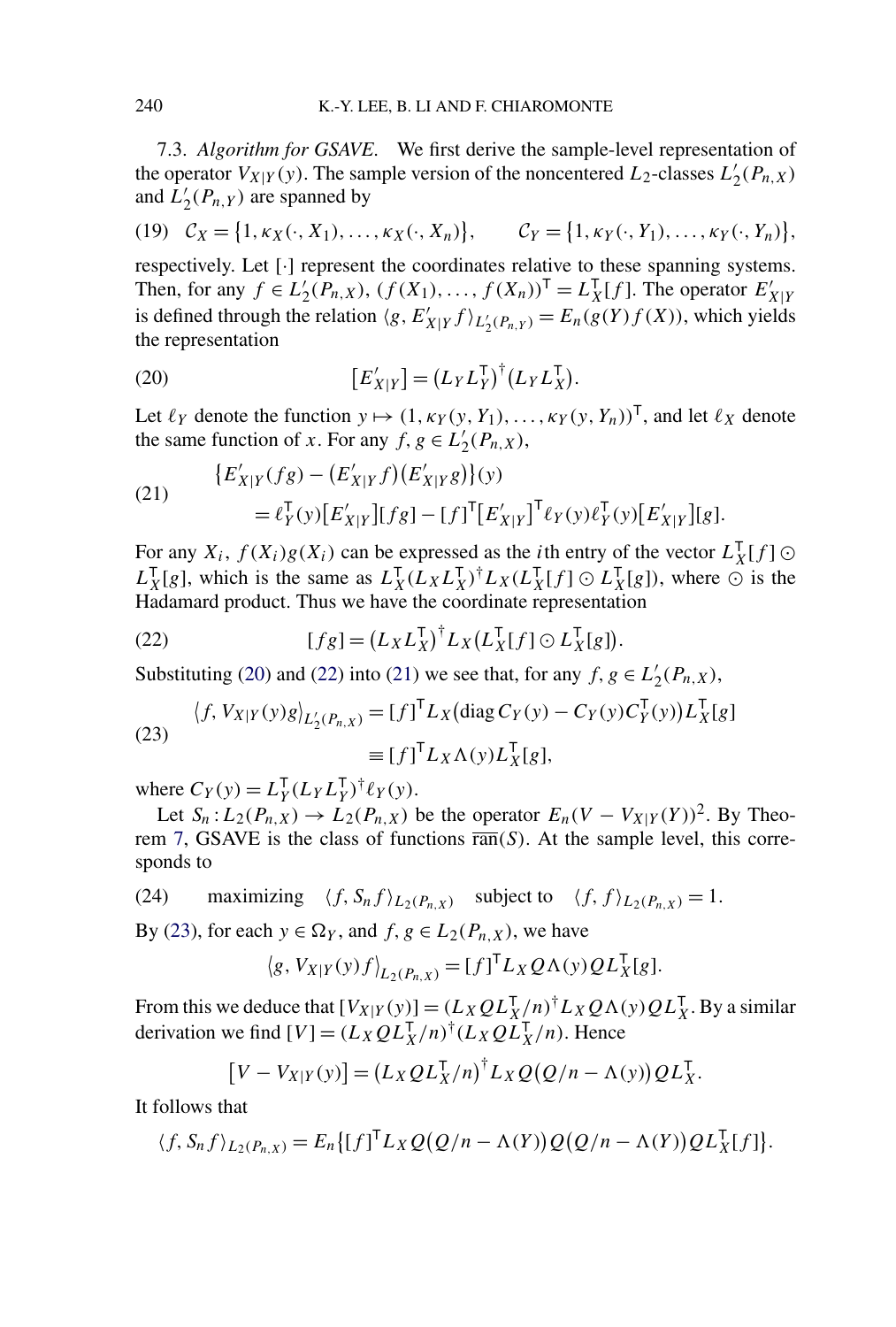<span id="page-20-0"></span>To find ran(S<sub>n</sub>) we maximize the above subject to  $[f]^{T}(L_{X}Q L_{X}^{T}/n)[f] = 1$ . Again we use the regularized inverses instead of the Moore–Penrose inverses to enhance performance. The algorithm is summarized as follows:

(1) Determine  $\gamma_X, \gamma_Y, \epsilon_X, \epsilon_Y$  using the algorithm is Section 7.4.

(2) Compute  $C = L_Y^{\mathsf{T}}(L_Y L_Y^{\mathsf{T}} + \epsilon_Y I_{n+1})^{-1/2}L_Y$ . Let  $C_i$  be the *i*th column of *C*. Compute  $\Lambda_i = \text{diag}(C_i) - C_i C_i^T$  and then compute  $\Gamma_i = Q/n - \Lambda_i$  for  $i =$ 1*,...,n*.

(3) Compute

$$
n^{-1}\sum_{i=1}^{n} (L_X Q L_X^{\mathsf{T}} + \epsilon_X I_{n+1})^{-1/2} L_X Q \Gamma_i Q \Gamma_i Q L_X^{\mathsf{T}} (L_X Q L_X^{\mathsf{T}} + \epsilon_X I_{n+1})^{-1/2}
$$

and the first *d* eigenvectors of this matrix, say  $\phi_1, \ldots, \phi_d$ .

(4) The sufficient predictors' values at any given  $x \in \Omega_X$  are the set of *d* numbers

$$
\ell_X^{\mathsf{T}}(x) (L_X Q L_X^{\mathsf{T}} + \epsilon_X I_{n+1})^{-1/2} Q \phi_i, \qquad i = 1, ..., d.
$$

Here we should mention that, similar to SAVE for linear SDR, GSAVE works best for extracting predictors affecting the conditional variance of the response, but often not so well for extracting predictors affecting the conditional mean. However, we expect that other second-order methods for linear SDR, such as directional regression [\[Li and Wang](#page-27-0) [\(2007\)](#page-27-0)] and the minimum discrepancy approach [\[Cook](#page-27-0) [and Ni](#page-27-0) [\(2005\)](#page-27-0)], will be amenable to similar generalizations to nonlinear SDR. These will be left for future research.

7.4. *Cross-validation algorithm*. We now develop a cross-validation scheme to determine the parameters  $\gamma_X$ ,  $\gamma_Y$ ,  $\epsilon_X$ ,  $\epsilon_Y$ , which are used in the algorithms for both the GSIR and the GSAVE. We will only describe the algorithm for determining  $(\gamma_X, \epsilon_X)$ ; that of  $(\gamma_Y, \epsilon_Y)$  is completely analogous.

In the following, for a matrix *A*,  $A_{-i,-j}$  represents the submatrix of *A* with its *i*th row and *j*th column removed, and  $A_{-i,j}$  represents the *j*th column of *A* with the *i*th entry removed. Let  $C_Y^{-i} = C_Y \setminus \{ \kappa_Y(\cdot, Y_i) \}$ , and define  $C_X^{-i}$  similarly. Our cross-validation strategy is to predict *f* (*Y<sub>i</sub>*) for each *f* ∈  $C_Y^{-i}$ , using the conditional mean operator developed from  $(C_X^{-i}, C_Y^{-i})$ . The regularized matrix representation of  $E'_{Y|X}$  based on  $(\mathcal{C}_X^{-i}, \mathcal{C}_Y^{-i})$  is

$$
\begin{aligned} \left[E'_{Y|X}\right]_{-(i+1),-(i+1)} \\ &= \left\{(L_X)_{-(i+1),-i}(L_X)_{-(i+1),-i}^\mathsf{T} + \epsilon_X I_n\right\}^{-1} (L_X)_{-(i+1),-i}(L_Y)_{-(i+1),-i}^\mathsf{T} .\end{aligned}
$$

The *k*th member  $f_k$  of  $C_Y^{-i}$  is the function  $e_k^{\mathsf{T}}(\ell_Y)_{-(i+1)}(·)$  where  $e_k$  is the vector in  $\mathbb{R}^n$  whose *k*th entry is 1 and the remaining entries are 0. Therefore, the estimate of  $E(f_k(Y)|X=x)$  based on on  $C_X^{-i}$  is

$$
(\ell_X)^{\mathsf{T}}_{-(i+1)}(x)[E'_{Y|X}f_k]_{-(i+1)} = e_k^{\mathsf{T}}[E'_{Y|X}]^{\mathsf{T}}_{-(i+1),-(i+1)}(\ell_X)_{-(i+1)}(x),
$$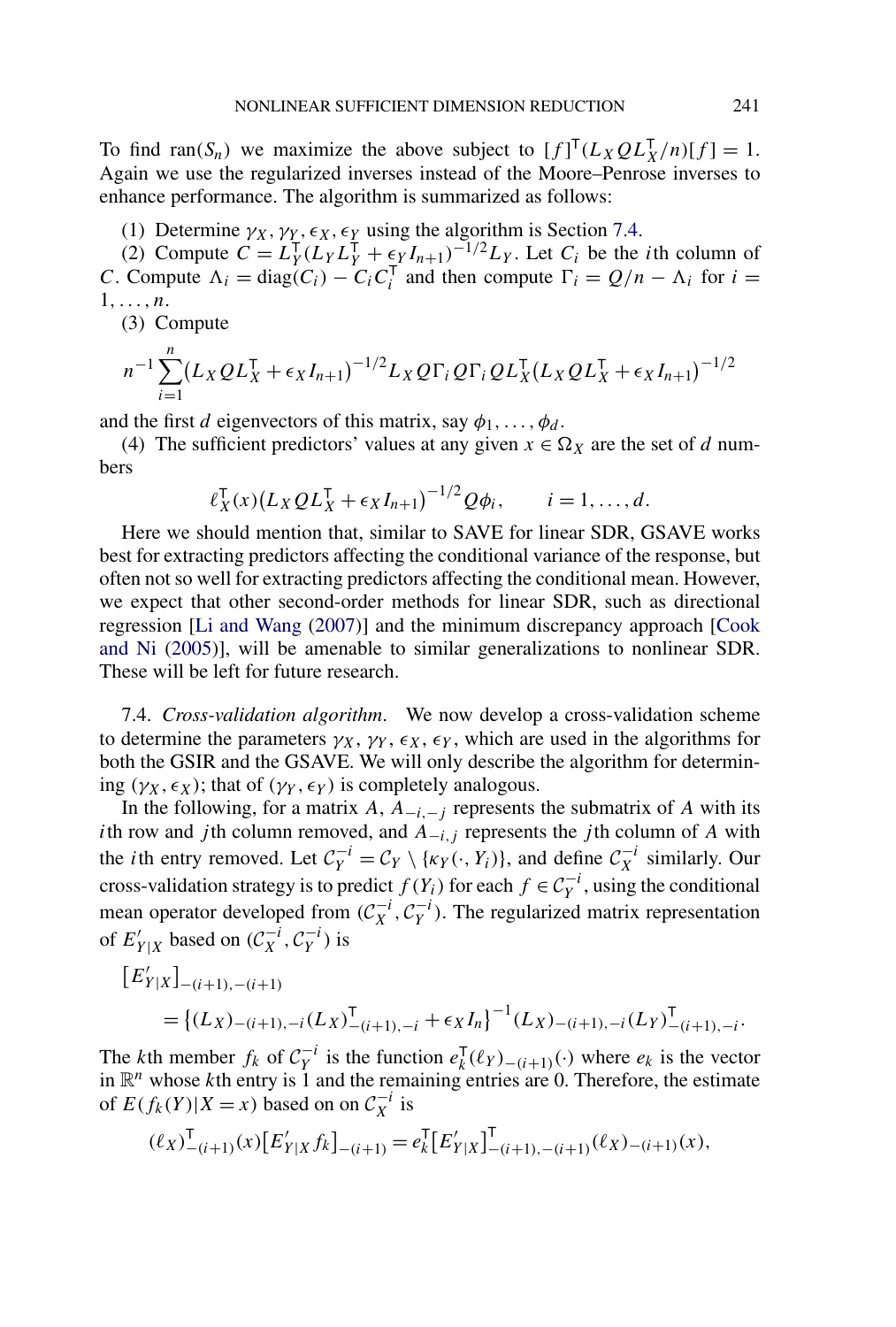<span id="page-21-0"></span>and the prediction of  $(f_1(Y_i),...,f_n(Y_i))^T$  is  $[E'_{Y|X}]_{-(i+1),-(i+1)}^T(\ell_X)_{-(i+1)}(X_i)$ . However, because  $(\ell_X)_{-(i+1)}(X_i)$  is the vector  $(L_X)_{-(i+1),i}$ , and  $(f_1(Y_i),...,$ *f<sub>n</sub>*(*Y<sub>i</sub>*))<sup>T</sup> is the vector  $(L_Y)$ − $(i+1),i$ , the difference between  $(f_1(Y_i),...,f_n(Y_i))^T$ and its prediction is

$$
(L_Y)_{-(i+1),i} - \left[E'_{Y|X}\right]_{-(i+1),-(i+1)}^{\mathsf{T}}(L_X)_{-(i+1),i}.
$$

To stress that this difference depends on  $\gamma_X, \epsilon_X, \gamma_Y$ , we denote it by  $\Delta_i(\epsilon_X, \gamma_X, \gamma_Y)$ *γY*). Our cross-validation criterion is defined as  $CV(\gamma_X, \epsilon_X, \gamma_Y) = \sum_{i=1}^n |\Delta_i(\gamma_X, \epsilon_X, \gamma_Y)|$  $(x, \gamma_Y)$ <sup>2</sup>. Since the role of  $\gamma_Y$  is only to determine the set of functions to be predicted, we exclude it from the optimization process (for the determination of  $\epsilon_X$ ,  $\gamma_X$ ). Moreover, as argued in [Fukumizu, Bach and Jordan](#page-27-0) [\(2009\)](#page-27-0), the parameters  $\epsilon_X$  and  $\gamma_X$  have similar smoothing effects and only one of them needs to be optimized. For these reasons we fix  $\gamma$ *y* and  $\epsilon$ *x* at

(25) 
$$
1/\gamma_{Y0} = {n \choose 2}^{-1} \sum_{i < j} |Y_i - Y_j|^2, \qquad \epsilon_{X0} = 0.01
$$

and minimize  $CV(\gamma_X, \epsilon_{X0}, \gamma_{Y0})$  over a grid for  $\gamma_X$ . The grid consists of 20 subintervals in  $[\gamma_{X0}/3, 3\gamma_{X0}]$ , equally spaced in the log scale, where  $\gamma_{X0}$  is calculated using the first formula in (25) with  $|Y_i - Y_j|$  replaced by  $||X_i - X_j||$ . The rationale for this formula can be found in [Li, Artemiou and Li](#page-27-0) [\(2011\)](#page-27-0).

The pair  $(\gamma_Y, \epsilon_Y)$  is selected in the same way, except that  $\epsilon_{Y0}$  is set to 0.001. This is because *Y* has dimension 1, so a weaker penalty is needed.

**8. Simulations and data analysis.** In this section we present simulation comparisons among GSIR, GSAVE, KSIR and KCCA. For the reasons explained in the previous section, we compare GSIR with KSIR and KCCA in settings where the sufficient predictor appears in the conditional mean, and we compare GSAVE with GSIR, KSIR and KCCA in settings where the sufficient predictor appears in the conditional variance. We also apply GSIR, KSIR and KCCA to two real data sets.

8.1. *Simulation comparisons*. To make a comprehensive comparison of GSIR, KSIR and KCCA we consider three regression models, namely:

$$
\begin{cases}\n\text{I:} & Y = \left(X_1^2 + X_2^2\right)^{1/2} \log\left(X_1^2 + X_2^2\right)^{1/2} + \varepsilon; \\
\text{II:} & Y = X_1/(1 + e^{X_2}) + \varepsilon, \\
\text{III:} & Y = \sin\left(\pi \left(X_1 + X_2\right)/10\right) + \varepsilon, \\
& \varepsilon \perp X, \varepsilon \sim N(0, 0.25), \, p = 10;\n\end{cases}
$$

as well as three distributional scenarios for the predictor vector *X*, namely: (A) independent Gaussian predictors, (B) independent non-Gaussian predictors and (C) correlated Gaussian predictors. In symbols:

A: 
$$
X \sim N(0, I_p)
$$
;  
\nB:  $X \sim (1/2)N(-1_p, I_p) + (1/2)N(1_p, I_p)$ ;  
\nC:  $X \sim N(0, 0.6I_p + 0.41_p 1_p^T)$ .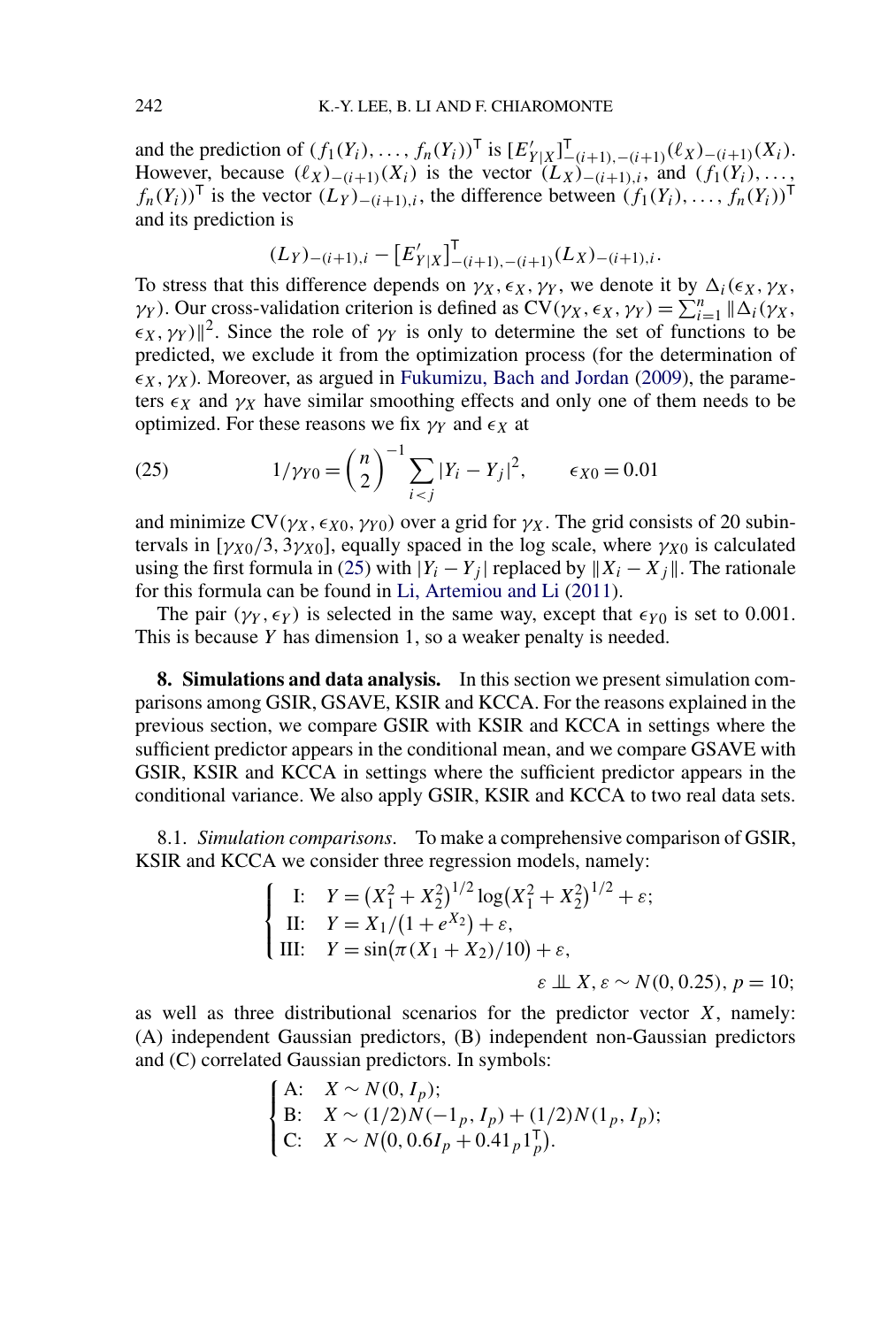## NONLINEAR SUFFICIENT DIMENSION REDUCTION 243

| <b>Models</b>    |     | Spearman cor. with true predictor |             |             | Spearman cor. with response |             |             |
|------------------|-----|-----------------------------------|-------------|-------------|-----------------------------|-------------|-------------|
| $\boldsymbol{X}$ | Y X | <b>KSIR</b>                       | <b>KCCA</b> | <b>GSIR</b> | <b>KSIR</b>                 | <b>KCCA</b> | <b>GSIR</b> |
| $\mathsf{A}$     | I   | 0.78(0.05)                        | 0.81(0.04)  | 0.80(0.05)  | 0.63(0.06)                  | 0.66(0.05)  | 0.64(0.05)  |
|                  | П   | 0.81(0.05)                        | 0.90(0.03)  | 0.91(0.03)  | 0.56(0.06)                  | 0.61(0.05)  | 0.62(0.05)  |
|                  | Ш   | 0.76(0.06)                        | 0.89(0.04)  | 0.91(0.03)  | 0.47(0.07)                  | 0.56(0.05)  | 0.56(0.05)  |
| B                | I   | 0.88(0.02)                        | 0.88(0.02)  | 0.87(0.02)  | 0.82(0.03)                  | 0.81(0.03)  | 0.80(0.03)  |
|                  | H   | 0.89(0.03)                        | 0.93(0.02)  | 0.93(0.02)  | 0.71(0.04)                  | 0.74(0.04)  | 0.74(0.04)  |
|                  | Ш   | 0.90(0.02)                        | 0.97(0.01)  | 0.97(0.01)  | 0.72(0.04)                  | 0.77(0.03)  | 0.77(0.03)  |
| $\mathsf{C}$     | I   | 0.79(0.04)                        | 0.82(0.04)  | 0.81(0.04)  | 0.64(0.05)                  | 0.66(0.05)  | 0.65(0.05)  |
|                  | H   | 0.83(0.05)                        | 0.86(0.06)  | 0.88(0.04)  | 0.56(0.06)                  | 0.59(0.06)  | 0.60(0.06)  |
|                  | Ш   | 0.83(0.06)                        | 0.96(0.02)  | 0.96(0.02)  | 0.56(0.06)                  | 0.65(0.04)  | 0.65(0.04)  |

TABLE 1 *Comparison of KSIR*, *KCCA and GSIR when sufficient predictors appear in the conditional means*

Note that the central  $\sigma$ -fields for the three models I, II and III are generated by  $X_1^2 + X_2^2$ ,  $X_1/(1 + e^{X_2})$  and  $\sin(\pi(X_1 + X_2)/10)$ , respectively.

We assess the quality of an estimated sufficient predictor by its closeness to the true sufficient predictor and its closeness to the response. Since we are only interested in monotone functions of the predictor, we use Spearman's correlation as the measure of closeness. For each combination of the models and scenarios, we generate  $n = 200$  observations on  $(X, Y)$  as the training data, and compute the first predicting function using the each of three methods. We then independently generate  $m = 200$  observations on  $(X, Y)$  as the testing data, and evaluate the predicting functions at these points. Finally, we compute the mentioned Spearman's correlations from the testing data. This process is repeated  $N = 200$  times. In Table 1 we list means and standard deviations of the Spearman's correlations computed using the  $N = 200$  simulated samples. From the table we see that the performances of KCCA and GSIR are similar, and both are slightly better than KSIR.

Next, we compare GSAVE, KSIR, KCCA and GSIR when the predictors only affect the variance. We use the following models:

$$
\begin{cases}\nIV: & Y = X_1 \varepsilon; \\
V: & Y = (1/50)(X_1^3 + X_2^3)\varepsilon; \\
VI: & Y = (X_1/(1 + e^{X_2}))\varepsilon,\n\end{cases}
$$

and again the scenarios (A), (B) and (C) for the distribution of *X*. The specifications of  $n, m, N, p$  are the same as in the previous comparison.

Because the sufficient predictors appear in the conditional variance  $var(Y|X)$ only, it is less meaningful to measure the closeness between the estimated sufficient predictor and the response. So in Table [2](#page-23-0) we only report the means and standard deviations of Spearman's correlations between the estimated and true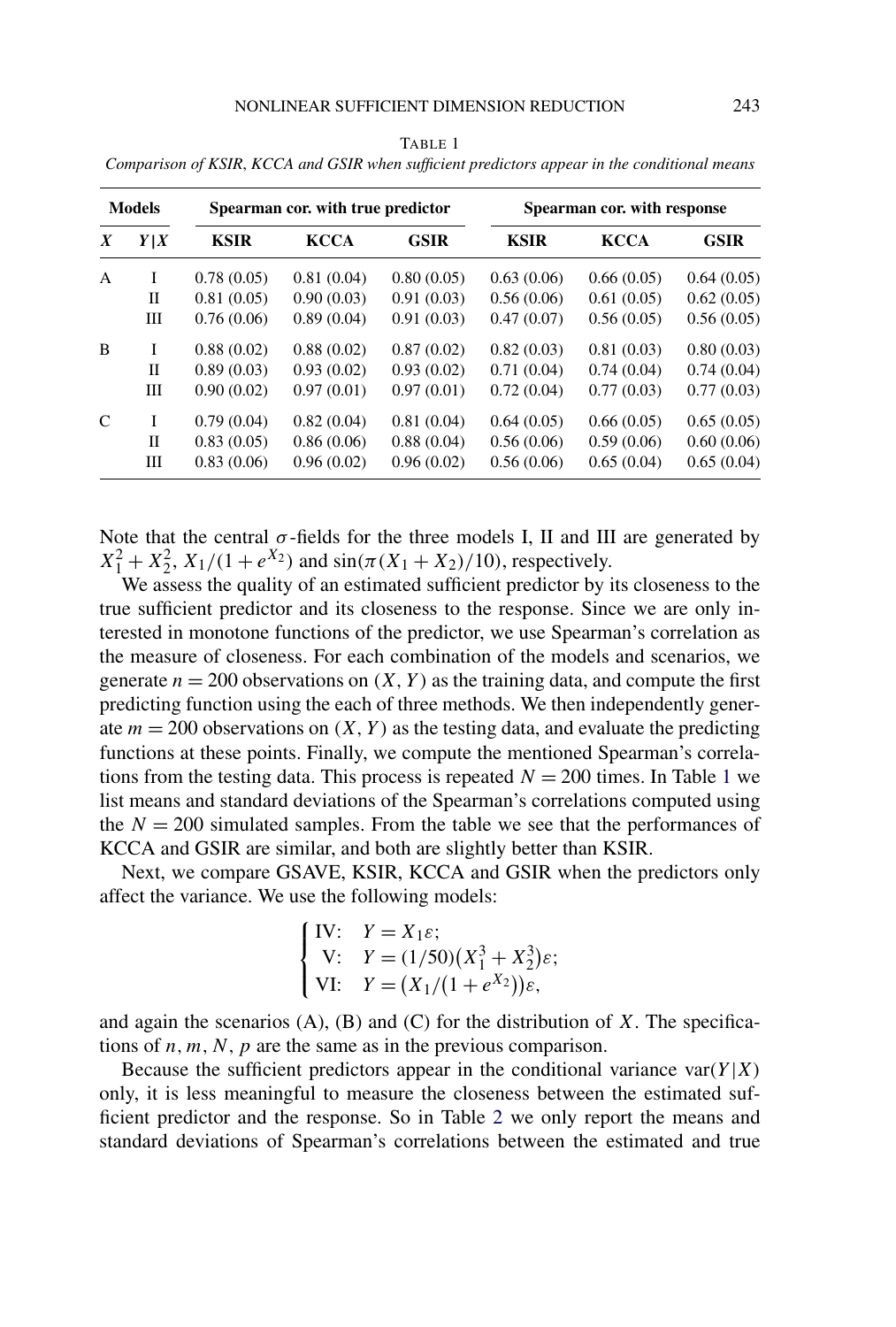| <b>Models</b>    |     |              |             | Spearman's correlation with true predictors |             |
|------------------|-----|--------------|-------------|---------------------------------------------|-------------|
| $\boldsymbol{X}$ | Y X | <b>GSAVE</b> | <b>KSIR</b> | <b>KCCA</b>                                 | <b>GSIR</b> |
| $\mathbf{A}$     | IV  | 0.89(0.08)   | 0.10(0.07)  | 0.36(0.22)                                  | 0.41(0.23)  |
|                  | V   | 0.73(0.19)   | 0.09(0.07)  | 0.17(0.13)                                  | 0.20(0.14)  |
|                  | VI  | 0.84(0.09)   | 0.10(0.08)  | 0.25(0.17)                                  | 0.27(0.17)  |
| B                | IV  | 0.87(0.08)   | 0.10(0.07)  | 0.43(0.25)                                  | 0.53(0.25)  |
|                  | V   | 0.88(0.06)   | 0.09(0.07)  | 0.11(0.08)                                  | 0.11(0.08)  |
|                  | VI  | 0.76(0.15)   | 0.27(0.11)  | 0.61(0.13)                                  | 0.64(0.13)  |
|                  | IV  | 0.76(0.20)   | 0.11(0.07)  | 0.23(0.16)                                  | 0.26(0.18)  |
|                  | V   | 0.82(0.14)   | 0.10(0.07)  | 0.11(0.09)                                  | 0.12(0.09)  |
|                  | VI  | 0.73(0.15)   | 0.15(0.10)  | 0.41(0.17)                                  | 0.44(0.17)  |

<span id="page-23-0"></span>TABLE 2 *Comparison of KSIR*, *KCCA*, *GSIR and GSAVE when sufficient predictors appear in conditional variances*

sufficient predictors. We see that GSAVE performs substantially better than the other methods. The discrepancy can be explained by the fact that KSIR, KCCA and GSIR depend completely on  $E$ [var $(f(X)|Y)$ ], whereas GSAVE extracts more information from var $(f(X)|Y)$ .

8.2. *Data analysis*. We first consider the *faces data*, available at [http://](http://waldron.stanford.edu/isomap/datasets.html) [waldron.stanford.edu/isomap/datasets.html.](http://waldron.stanford.edu/isomap/datasets.html) This data set contains 698 images of the same sculpture of a face photographed at different angles and with different lighting directions. The predictor comprises  $64 \times 64$  image pixels (thus  $p = 4096$ ), and the response comprises horizontal rotation, vertical rotation and lighting direction measurements (thus  $q = 3$ ). We use this data to demonstrate that the first three sufficient predictors estimated by KCCA and GSIR can effectively capture the 3 variate response. We use  $n = 558$  of the images selected at random (roughly 80%) as training data, and the remaining  $m = 140$  images as testing data. For each method, we estimate the first three predictor functions from the training data, and evaluate them on the testing data. The left panel of Figure [1](#page-24-0) is the perspective plot of the first three KCCA predictors evaluated on the 140 testing images, and the right panel is the counterpart for GSIR. We did not include KSIR in this comparison because in its proposed form it cannot handle multivariate responses. The perspective plots indicate that nearby regions in the 3-D cubes have similar patterns of left–right rotation, up–down rotation and lighting direction, while distant regions have discernibly different patterns. This reflects the ability of the three sufficient predictors to capture the 3-variate responses.

Next, we apply KSIR, KCCA and GSIR to the *handwritten digits data*, available at <http://www.cs.nyu.edu/~roweis/data.html>. This data set contains 2000 images of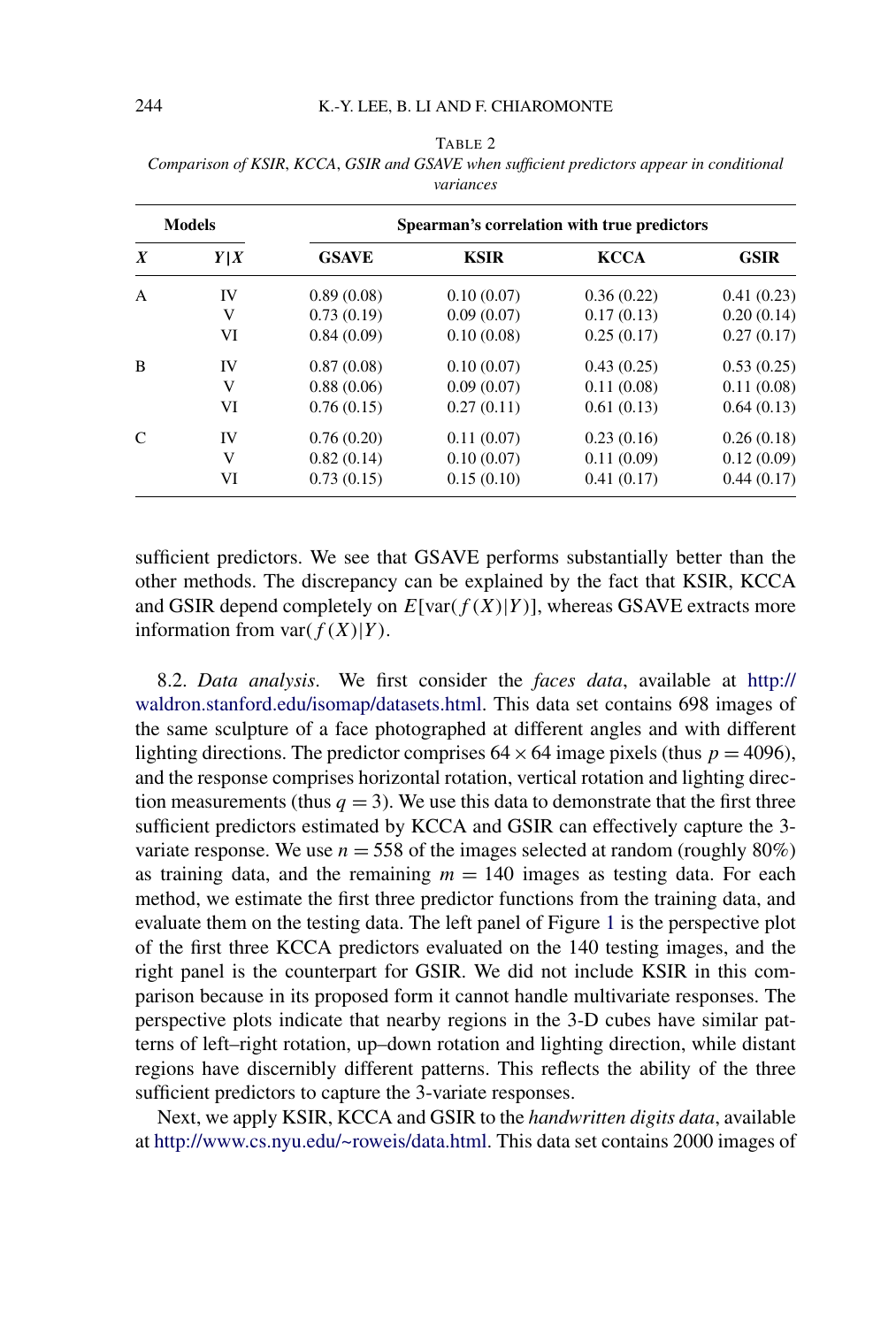<span id="page-24-0"></span>

FIG. 1. *First* 3 *sufficient predictors by KCCA* (*left panel*) *and GSIR* (*right panel*), *computed from* 558 *training images*, *and evaluated on* 140 *testing images—faces data*.

 $p = 16 \times 16$  pixels showing handwritten digits from 0 to 9—the response is thus categorical with 10 levels. We use 1000 images as training data and 1000 as testing data. Again, for each method we estimate the first three sufficient predictors on the training data, and evaluate them on the testing data. Results are presented in the three perspective plots in Figure [2—](#page-25-0)for visual clarity, these plots include only 100 randomly selected points from the 1000 in the testing data. The plots show that all three methods provide low-dimensional representations in which the digits are well separated.

**9. Concluding remarks.** In this article we described a novel and very general theory of sufficient dimension reduction. This theory allowed us to combine linear and nonlinear SDR into a coherent system, to link them with classical statistical sufficiency, and to subsume several existing nonlinear SDR methods into a unique framework.

Our developments thus revealed important and previously unexplored properties of SDR methods. For example, unbiasedness of various nonlinear extensions of SIR proposed in recent literature was proved under the stringent linear conditional mean assumption. We were able to show that these methods are all unbiased under virtually no assumption, and that GSIR is exhaustive under the completeness assumption. We were also able to show that nonlinear extensions of SIR are in general *not* exhaustive when completeness is not satisfied, and that in these cases GSAVE can recover a larger portion of the central class. These insights could not have been obtained without paralleling linear and nonlinear SDR as allowed by our new theory.

In addition to achieving theoretical synthesis and important insights on SDR methods, we introduced a new *heteroscedastic* conditional variance operator—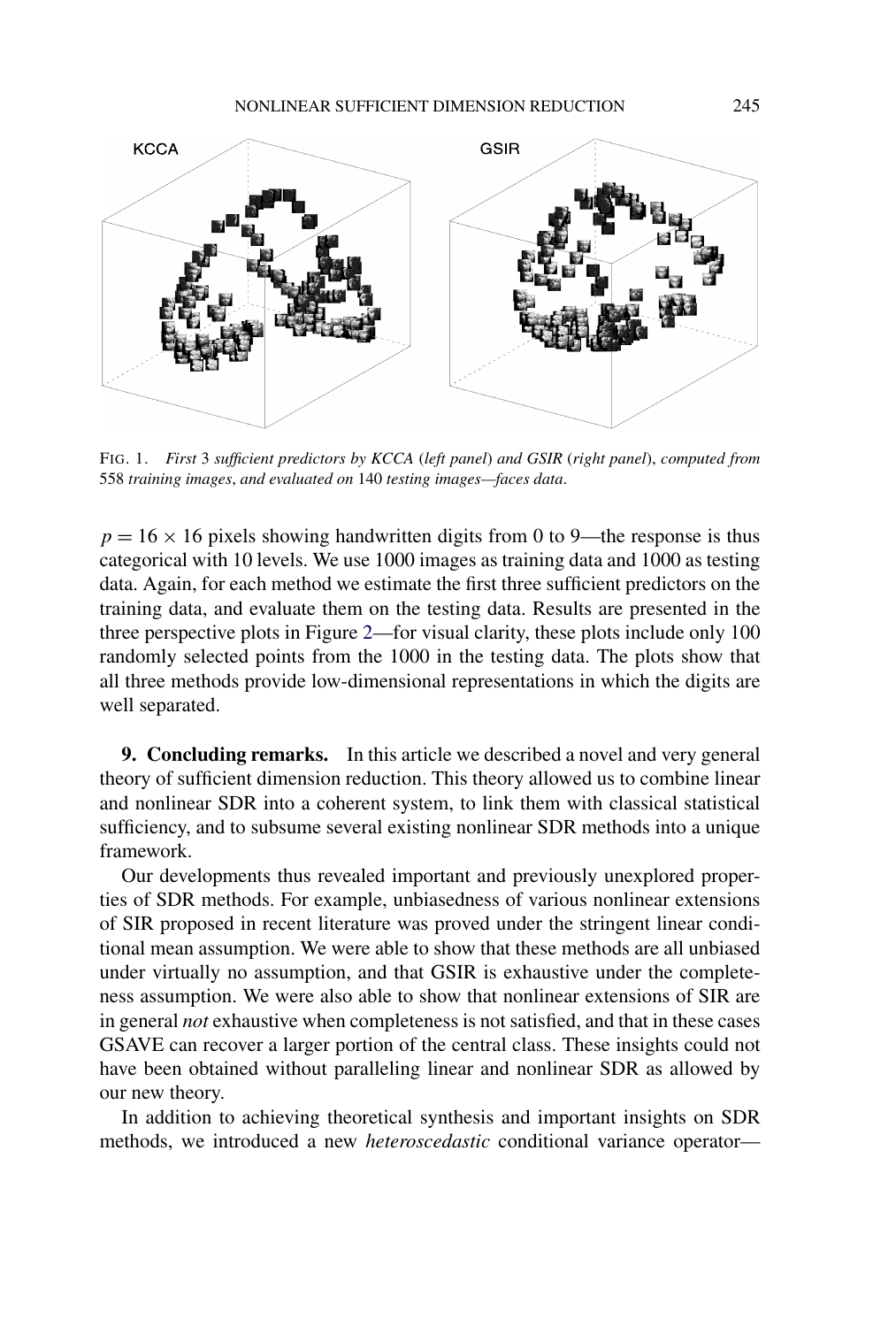<span id="page-25-0"></span>

FIG. 2. *First* 3 *sufficient predictors by KSIR* (*upper-left panel*), *KCCA* (*upper-right panel*) *and GSIR* (*lower panel*), *computed on* 1000 *training images and evaluated on* 1000 *testing images—handwritten digits data*.

which is more general than the (homoscedastic) conditional variance operator in Fukumizu, Bach and Jordan [\(2004,](#page-27-0) [2009\)](#page-27-0). This operator was crucial to generalizing SAVE to the nonlinear GSAVE, and thus to exploit dependence information in the conditional variance to improve upon the performance of the nonlinear extensions of SIR. We have no doubt that the heteroschedastic conditional variance operator can be used to generate nonlinear extensions of other second-order SRD methods such as contour regression [\[Li, Zha and Chiaromonte](#page-27-0) [\(2005\)](#page-27-0)], directional regression [\[Li and Wang](#page-27-0) [\(2007\)](#page-27-0)], SIR-II [\[Li](#page-27-0) [\(1991\)](#page-27-0)] and other F2M methods [\[Cook](#page-26-0) [and Forzani](#page-26-0) [\(2009\)](#page-26-0)]. These extensions will be the topic of future work.

More generally, it is our hope that the clarity and simplicity that classical notions lend to the formulation of dimension reduction, as well as the transparent parallels we were able to draw between linear and nonlinear SDR, will provide fertile grounds for much research to come.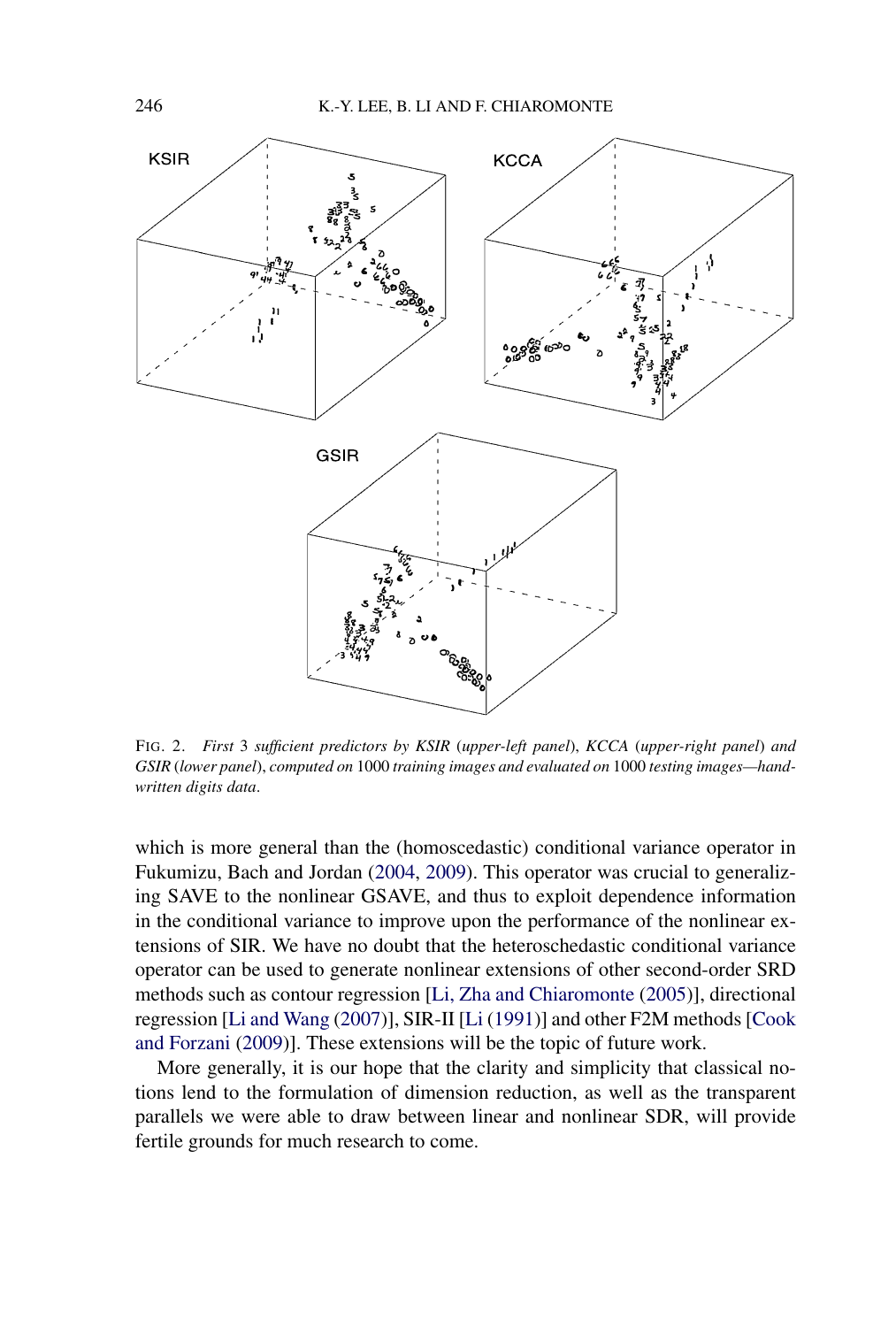<span id="page-26-0"></span>As we put forward a general theory that encompasses both linear and nonlinear SDR, it is also important to point out that linear SDR has its special values that cannot be replaced by nonlinear SDR via kernel mapping, one of which is its preservation of the original coordinates and as a result its strong interpretability. For example, when mapped to higher dimension spaces, kernel methods can sometimes interpret difference in variances in the original coordinates as location separation in the transformed coordinates, which can be undesirable depending on the goal and emphasis of particular applications. For further discussion and an example of this point, see [Li, Artemiou and Li](#page-27-0) [\(2011\)](#page-27-0).

**Acknowledgments.** We would like to thank two referees and an Associate Editor for their insightful comments and useful suggestions, which led to significant improvements to this paper. In particular, the consideration of nonlinear sufficient dimension reduction for functional data is inspired by the comments of two referees.

## SUPPLEMENTARY MATERIAL

**Supplement to "A general theory for nonlinear sufficient dimension reduction: Formulation and estimation"** (DOI: [10.1214/12-AOS1071SUPP;](http://dx.doi.org/10.1214/12-AOS1071SUPP) .pdf). This is supplementary appendix that contains some techincal proofs of the results in the paper.

## **REFERENCES**

- AKAHO, S. (2001). A kernel method for canonical correlation analysis. In *Proceedings of the International Meeting of the Psychometric Society* (*IMPS*2001). Springer, Tokyo.
- BACH, F. R. and JORDAN, M. I. (2002). Kernel independent component analysis. *J*. *Mach*. *Learn*. *Res*. **3** 1–48. [MR1966051](http://www.ams.org/mathscinet-getitem?mr=1966051)
- BAHADUR, R. R. (1954). Sufficiency and statistical decision functions. *Ann*. *Math*. *Statist*. **25** 423– 462. [MR0063630](http://www.ams.org/mathscinet-getitem?mr=0063630)
- BAKER, C. R. (1973). Joint measures and cross-covariance operators. *Trans*. *Amer*. *Math*. *Soc*. **186** 273–289. [MR0336795](http://www.ams.org/mathscinet-getitem?mr=0336795)
- COOK, R. D. (1994). Using dimension-reduction subspaces to identify important inputs in models of physical systems. In 1994 *Proceedings of the Section on Physical and Engineering Sciences* 18–25. Amer. Statist. Assoc., Alexandria, VA.
- COOK, R. D. (1998a). *Regression Graphics*: *Ideas for Studying Regressions Through Graphics*. Wiley, New York. [MR1645673](http://www.ams.org/mathscinet-getitem?mr=1645673)
- COOK, R. D. (1998b). Principal Hessian directions revisited. *J*. *Amer*. *Statist*. *Assoc*. **93** 84–94.
- COOK, R. D. (2007). Fisher lecture: Dimension reduction in regression. *Statist*. *Sci*. **22** 1–40. [MR2408655](http://www.ams.org/mathscinet-getitem?mr=2408655)
- COOK, R. D. and CRITCHLEY, F. (2000). Identifying regression outliers and mixtures graphically. *J*. *Amer*. *Statist*. *Assoc*. **95** 781–794.
- COOK, R. D. and FORZANI, L. (2009). Likelihood-based sufficient dimension reduction. *J*. *Amer*. *Statist*. *Assoc*. **104** 197–208. [MR2504373](http://www.ams.org/mathscinet-getitem?mr=2504373)
- COOK, R. D. and LI, B. (2002). Dimension reduction for conditional mean in regression. *Ann*. *Statist*. **30** 455–474. [MR1902895](http://www.ams.org/mathscinet-getitem?mr=1902895)
- COOK, R. D., LI, B. and CHIAROMONTE, F. (2010). Envelope models for parsimonious and efficient multivariate linear regression (with discussion). *Statist*. *Sinica* **20** 927–1010.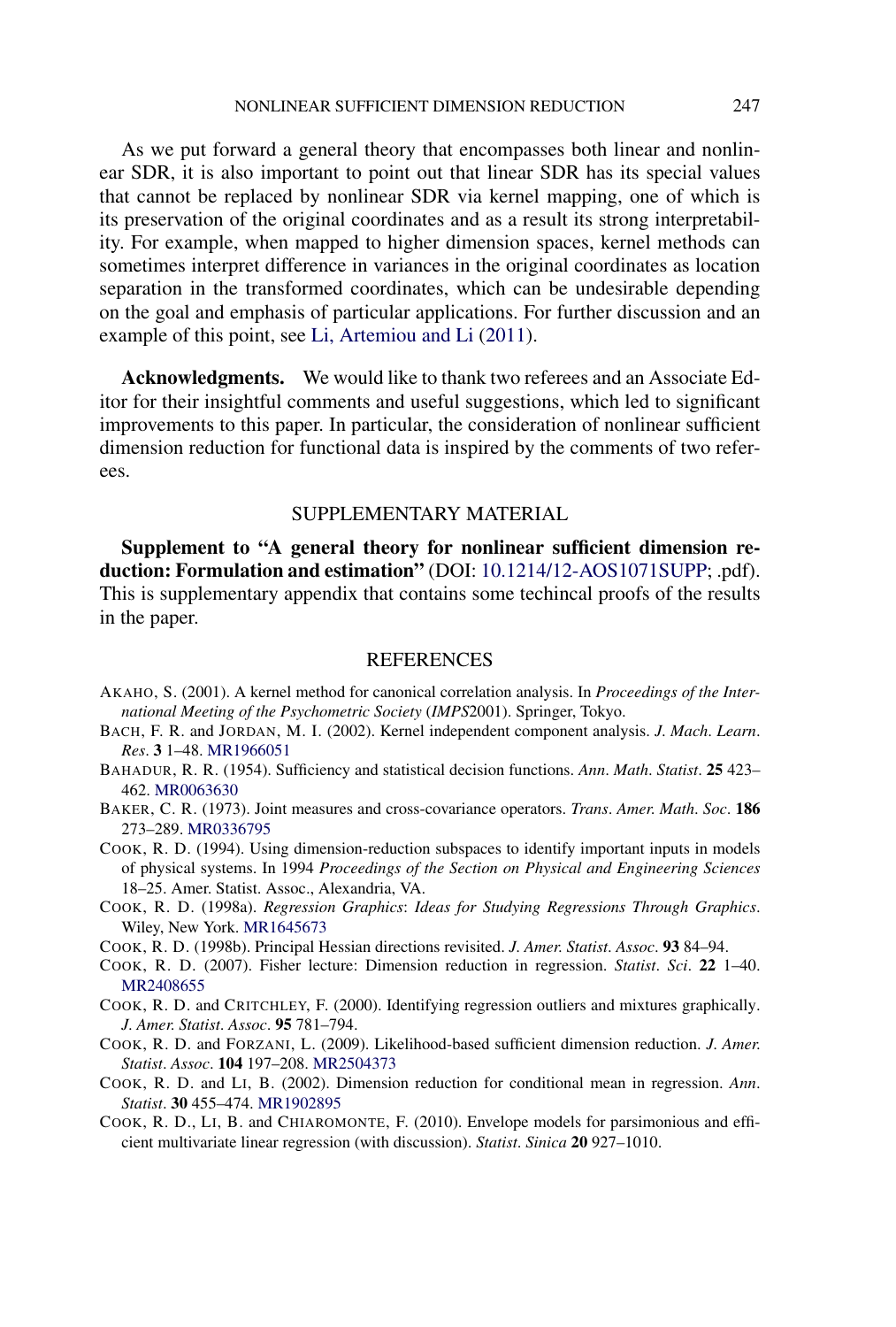- <span id="page-27-0"></span>COOK, R. D. and NI, L. (2005). Sufficient dimension reduction via inverse regression: A minimum discrepancy approach. *J*. *Amer*. *Statist*. *Assoc*. **100** 410–428. [MR2160547](http://www.ams.org/mathscinet-getitem?mr=2160547)
- COOK, R. D. and WEISBERG, S. (1991). Comment on "Sliced inverse regression for dimension reduction," by K.-C. Li. *J*. *Amer*. *Statist*. *Assoc*. **86** 328–332.
- DUAN, N. and LI, K.-C. (1991). A bias bound for least squares linear regression. *Statist*. *Sinica* **1** 127–136. [MR1101318](http://www.ams.org/mathscinet-getitem?mr=1101318)
- FERRÉ, L. and YAO, A. F. (2003). Functional sliced inverse regression analysis. *Statistics* **37** 475– 488.
- FUKUMIZU, K., BACH, F. R. and JORDAN, M. I. (2004). Dimensionality reduction for supervised learning with reproducing kernel Hilbert spaces. *J*. *Mach*. *Learn*. *Res*. **5** 73–99. [MR2247974](http://www.ams.org/mathscinet-getitem?mr=2247974)
- FUKUMIZU, K., BACH, F. R. and GRETTON, A. (2007). Statistical consistency of kernel canonical correlation analysis. *J*. *Mach*. *Learn*. *Res*. **8** 361–383. [MR2320675](http://www.ams.org/mathscinet-getitem?mr=2320675)
- FUKUMIZU, K., BACH, F. R. and JORDAN, M. I. (2009). Kernel dimension reduction in regression. *Ann*. *Statist*. **37** 1871–1905. [MR2533474](http://www.ams.org/mathscinet-getitem?mr=2533474)
- HÄRDLE, W., HALL, P. and ICHIMURA, H. (1993). Optimal smoothing in single-index models. *Ann*. *Statist*. **21** 157–178. [MR1212171](http://www.ams.org/mathscinet-getitem?mr=1212171)
- HORN, R. A. and JOHNSON, C. R. (1985). *Matrix Analysis*. Cambridge Univ. Press, Cambridge. [MR0832183](http://www.ams.org/mathscinet-getitem?mr=0832183)
- HSING, T. and REN, H. (2009). An RKHS formulation of the inverse regression dimension-reduction problem. *Ann*. *Statist*. **37** 726–755. [MR2502649](http://www.ams.org/mathscinet-getitem?mr=2502649)
- ICHIMURA, H. and LEE, L. F. (1991). Semiparametric least squares estimation of multiple index models: Single equation estimation. In *Nonparametric and Semiparametric Methods in Econometrics and Statistics* (*Durham*, *NC*, 1988) (W. A. Barnett, J. L. Powell and G. Tauchen, eds.) 3–49. Cambridge Univ. Press, Cambridge. [MR1174973](http://www.ams.org/mathscinet-getitem?mr=1174973)
- LEE, K. Y., LI, B. and CHIAROMONTE, F. (2013). Supplement to "A general theory for nonlinear sufficient dimension reduction: Formulation and estimation." DOI[:10.1214/12-AOS1071SUPP.](http://dx.doi.org/10.1214/12-AOS1071SUPP)
- LEHMANN, E. L. (1981). An interpretation of completeness and Basu's theorem. *J*. *Amer*. *Statist*. *Assoc*. **76** 335–340. [MR0624335](http://www.ams.org/mathscinet-getitem?mr=0624335)
- LI, K.-C. (1991). Sliced inverse regression for dimension reduction. *J*. *Amer*. *Statist*. *Assoc*. **86** 316– 342. [MR1137117](http://www.ams.org/mathscinet-getitem?mr=1137117)
- LI, K.-C. (1992). On principal Hessian directions for data visualization and dimension reduction: Another application of Stein's lemma. *J*. *Amer*. *Statist*. *Assoc*. **86** 316–342.
- LI, B., ARTEMIOU, A. and LI, L. (2011). Principal support vector machines for linear and nonlinear sufficient dimension reduction. *Ann*. *Statist*. **9** 3182–3210.
- LI, B., CHUN, H. and ZHAO, H. (2012). Sparse estimation of conditional graphical models with application to gene networks. *J*. *Amer*. *Statist*. *Assoc*. **107** 152–167.
- LI, K.-C. and DUAN, N. (1989). Regression analysis under link violation. *Ann*. *Statist*. **17** 1009– 1052. [MR1015136](http://www.ams.org/mathscinet-getitem?mr=1015136)
- LI, B. and WANG, S. (2007). On directional regression for dimension reduction. *J*. *Amer*. *Statist*. *Assoc*. **102** 997–1008. [MR2354409](http://www.ams.org/mathscinet-getitem?mr=2354409)
- LI, B., ZHA, H. and CHIAROMONTE, F. (2005). Contour regression: A general approach to dimension reduction. *Ann*. *Statist*. **33** 1580–1616. [MR2166556](http://www.ams.org/mathscinet-getitem?mr=2166556)
- WU, H.-M. (2008). Kernel sliced inverse regression with applications to classification. *J*. *Comput*. *Graph*. *Statist*. **17** 590–610. [MR2528238](http://www.ams.org/mathscinet-getitem?mr=2528238)
- WU, Q., LIANG, F. and MUKHERJEE, S. (2008). Regularized sliced inverse regression for kernel models. Technical report, Duke Univ., Durham, NC.
- YE, Z. and WEISS, R. E. (2003). Using the bootstrap to select one of a new class of dimension reduction methods. *J*. *Amer*. *Statist*. *Assoc*. **98** 968–979.
- YEH, Y. R., HUANG, S. Y. and LEE, Y. Y. (2009). Nonlinear dimension reduction with kernel sliced inverse regression. *IEEE Transactions on Knowledge and Data Engineering* **21** 1590–1603.
- YIN, X., LI, B. and COOK, R. D. (2008). Successive direction extraction for estimating the central subspace in a multiple-index regression. *J*. *Multivariate Anal*. **99** 1733–1757. [MR2444817](http://www.ams.org/mathscinet-getitem?mr=2444817)